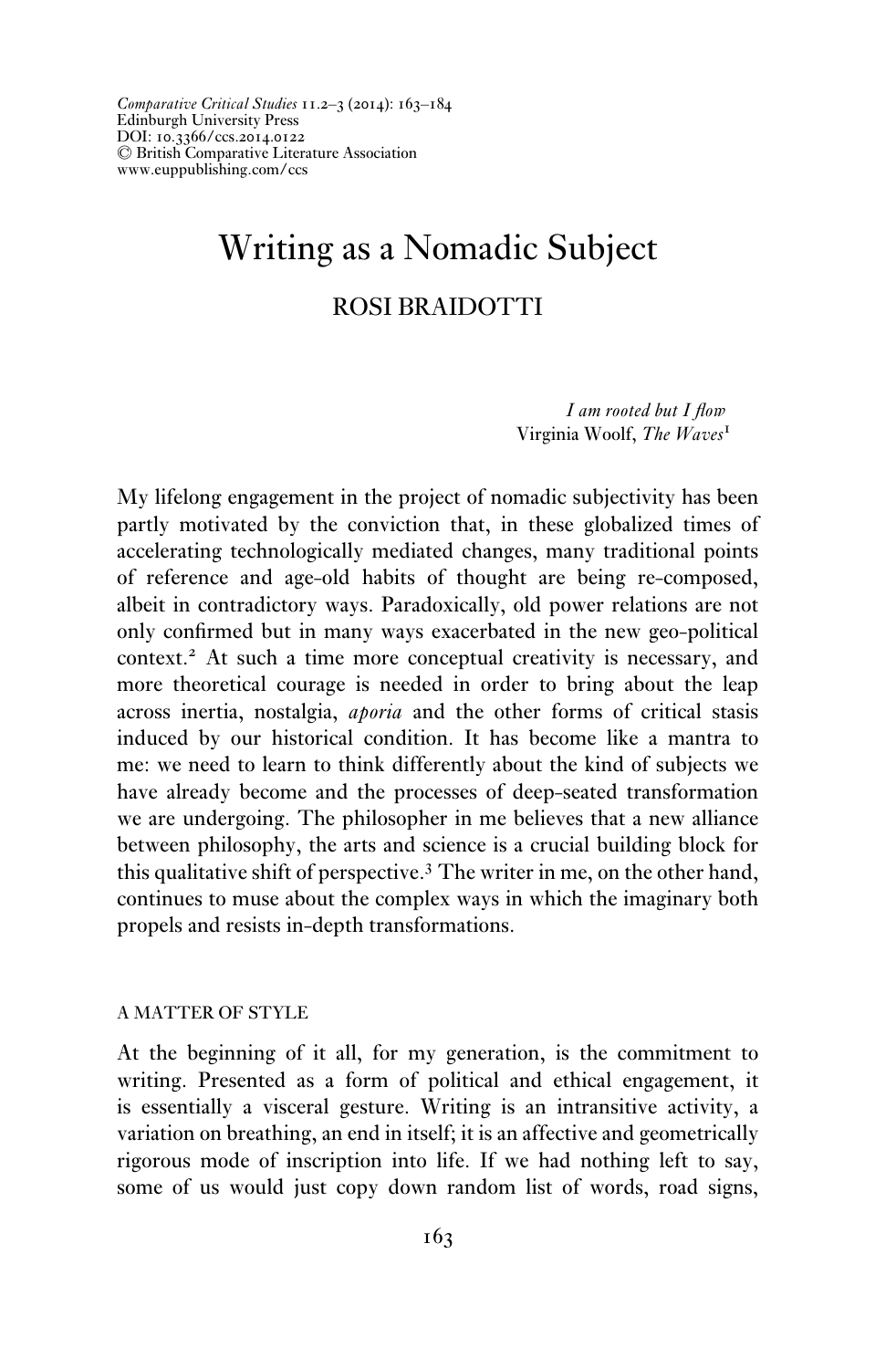cafeteria menus and even the old-fashioned phone book. Well before becoming a published writer I had been a consummate 'grapho-maniac'.<sup>4</sup> I have kept a diary since the age of eleven and still write it regularly. When my students boast of their digital 'second life', I feel a touch of pain in my heart at the thought of the 163 booklets into which I have replicated my life, without even realizing what a burden of responsibility this would create in the long run: some 'virtual reality' that is! Writing is living intensively and inhabiting language as a site of multiple others within what we call, out of habit and intellectual laziness, 'the self'.

Philosophically, the idea of the 'intransitive' nature of writing pertains to one of the axioms of post-structuralism, namely the primacy of language as the constitutive structure of human subjectivity. In this perspective, language is not just (or even) an instrument of communication, but rather an ontological site of constitution of our shared humanity.<sup>5</sup> We are spoken by language, written by it and, as Humpty Dumpty teaches us, we can never be considered masters of the process of meaning, no matter how hard we may long for it.

Thinkers of the calibre of Jacques Derrida, Luce Irigaray and Gilles Deleuze developed a social and political philosophy starting from this seemingly simple insight. Before them, Jacques Lacan had taken the primacy of the linguistic signifier – the Law-of-the-Father – as the key rule of our social-symbolic system. Working on the assumption of a fundamental isomorphism between the psychic and the social realm, Lacan has argued that language contains the symbolic rules and as such it structures the political ontology of our culture. Language functions as the mediator between the self and both the natural and social environments. It is like a third party that separates the human subjects from the conditions that engendered them in the first place, namely the maternal body. In a patriarchal system the task of splitting the mother-child unit is fulfilled by the Father. There is no denying the masculinism of this symbolic system, nor the violence – both physical and symbolic – it exercises upon women. The symbolic 'absence' of women spells their social destiny, which includes their inscription in the social contract as legal minors and their exclusion from the public sphere. Much of twentieth-century feminism took up this issue and turned it into a battlefield.

Allow me for now to follow through the fundamental theoretical point: that language is an ontological precondition for the constitution of the subject and in some ways 'external' to it, while at the same times it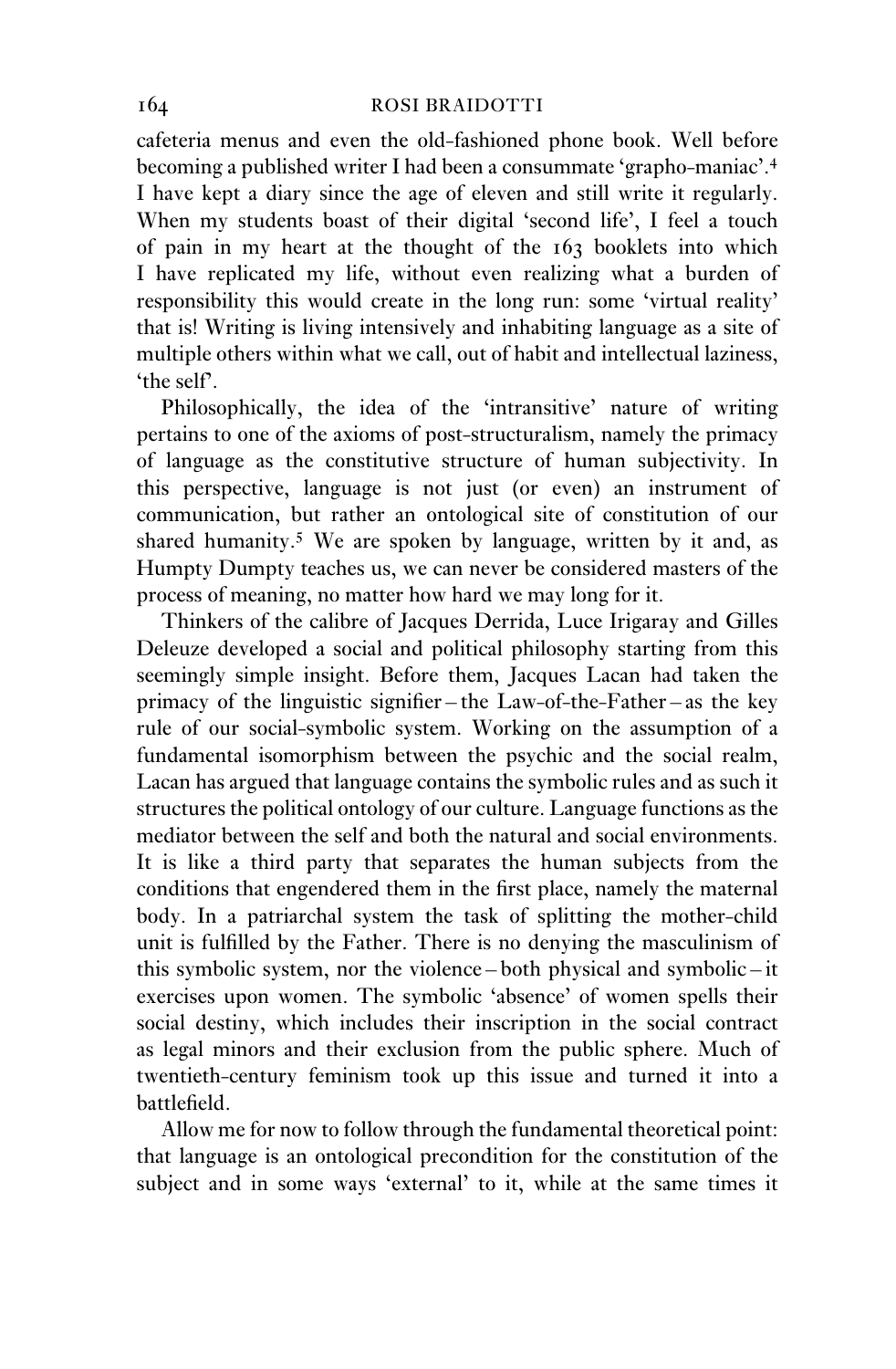is constitutive of the subject. What this means is that the relation to socio-symbolic structures, the relation to others, is the defining feature of all subjects and of our common humanity. This insight is the point of no return; from here onwards, the paths diverge in terms of tactics or strategies as to how to deal with it. 'Style' is the name we give to these tactical choices, which come down to two crucial and often overlapping options: resistance and ethics.

As to the former: given the coercive power of language, the writer's task is to resist the gravitational pull of the master signifier and oppose it. Out-manoeuvring its powers, the writer tricks (Deleuze's style), decodes (Foucault-like), unveils (Derrida) or seduces (Barthes) language into directions it was not programmed to follow. Writing so as to make the master signifier falter (Foucault), stutter (Deleuze), expose its drive to mastery (Derrida), reveal its affective core (Barthes) are all variations on the theme of loosening the despotic grip of language over the process of subject formation and of making sense. By extension, it follows that the real challenge is how to make manifest the powers of language and discourse such as they are exercised in the very task of producing subjectivity, knowledge and meanings. Writing enacts the micro-political, self-reflexive analyses of the power at work in its own structures and practices. By exposing the compulsive and rather despotic inclinations of language, the writer thus forces upon the readers a critical reflection into the workings of power itself. This critique includes the institutions that uphold and sustain that power, notably the university structure of departments, institutes, faculties and the whole hierarchical disciplinary machinery that spreads to specialized journals, citation indexes and careers management.

Ethics is the other way around the vicious circle of language. It consists in unveiling this complex and paradoxical political economy and exploring its complexity and inner contradictions. To the extent that a text enacts the nexus of power and meaning, power and discourse of which it is composed, it both exposes and holds them to accountability. By making manifest such responsibility, a writer acknowledges the importance of a text's relationship to others. In this respect, writing is the visualization of ethical relationality through the in-depth critique of power. By acknowledging the constitutive presence of otherness within and all around the self, writing enacts the destitution of unitary visions of the subject as an autonomous entity. The tactics of resistance and the ethical approach are not only mutually compatible but also inter-linked. On both counts, the nomadic writer does not relate to language merely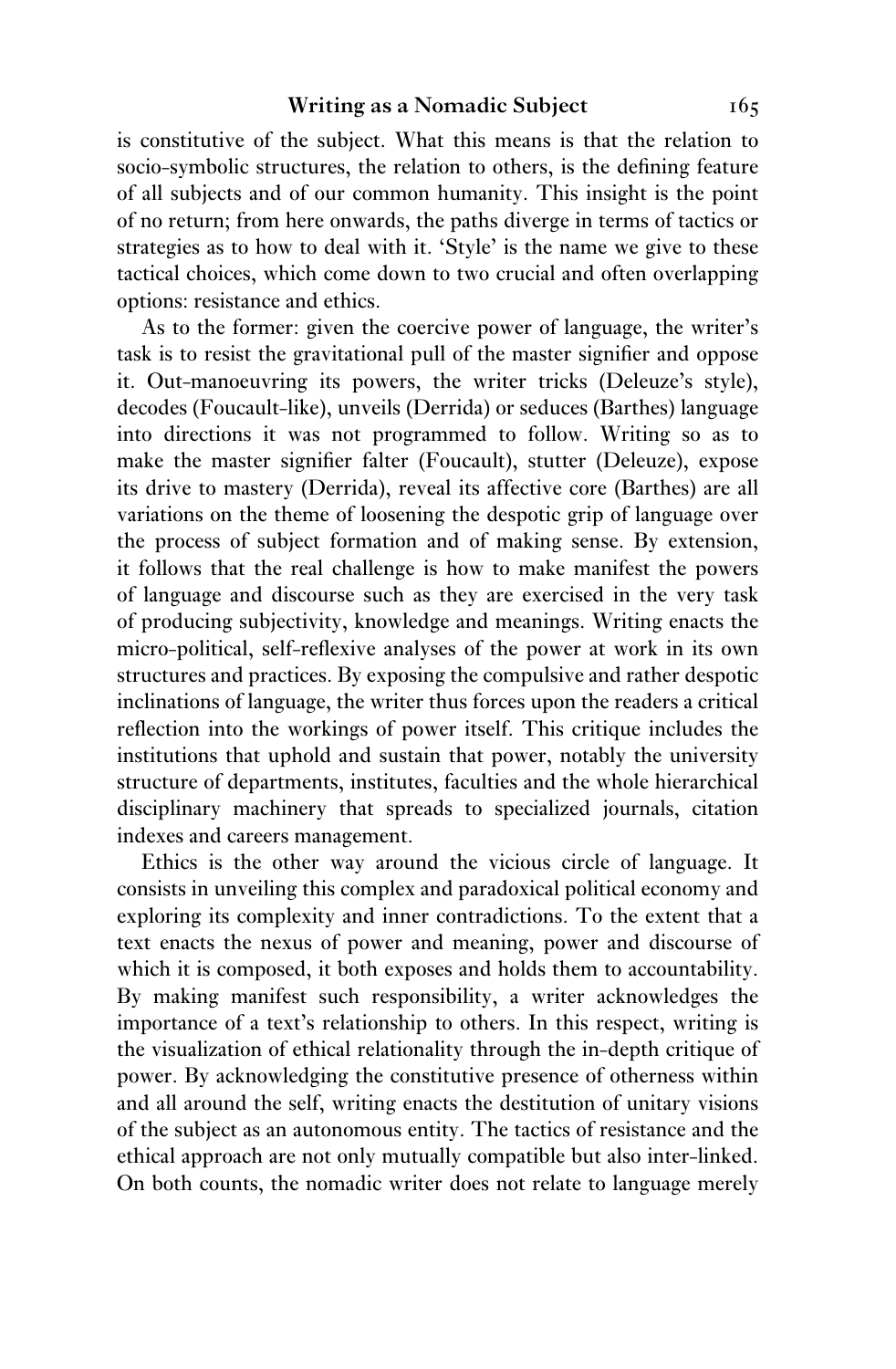as a tool of critical analysis and rational political intervention, but rather feels inhabited by it as an 'other within'.<sup>6</sup>

I owe my acute awareness of the exteriority and primacy of language to my beloved post-1968 French teachers. They were amazing philosophers whose legacy I continue to respect and admire: Foucault, Irigaray and Deleuze especially. They taught me respect for the complexity of a linguistic structure we inhabit but do not control, and based their critique of unitary identity upon this insight. This means that I was trained never to write carelessly or just functionally: style is of the essence. Style however is no mere rhetorical decoration, but rather the deployment of fundamental conceptual premises. What those thinkers taught my generation is never to cater for the *doxa*, never to flatter our common sense, never play into the set habits of predictable readers. Writing, even and especially academic writing, has to challenge and destabilize, intrigue and empower.

A fundamental hermeneutics of suspicion lies at the core of this redefinition of style and is connected to the critique of unitary subjectivity. Foucault's 'death of Man' argument rests on the assumption that 'Man' is neither an ideal nor an objective statistical average or middle ground.<sup>7</sup> It rather spells out a systematized standard of recognizability – of Sameness – by which all others can be assessed, regulated and allotted to a designated social and symbolic location. The human is a normative convention, which does not make it inherently negative, just highly regulatory and hence instrumental to practices of exclusion and discrimination. What is presented as a neutral category – 'Man as the measure of all things' – functions by transposing a specific mode of being human into a generalized standard, which acquires transcendent value as much by what it excludes as by what it includes in the category of *the* human. The progression is from male to masculine and then onto human as the universalized format of humanity. This standard is posited as categorically and qualitatively distinct from the sexualized, racialized, naturalized 'others' of this subject and also in opposition to the technological artefact. Insofar as writing is committed to expose the structural injustices and constitutive exclusions of this vision of the subject, writing – as an intransitive activity – is intrinsically political and explicitly ethical.

The paradoxes of language were driven home quite concretely in my writing experience. When I started the project of nomadic subjectivity almost twenty years ago, I had no idea that it would take over my life. I ended up producing a trilogy of inter-connected and yet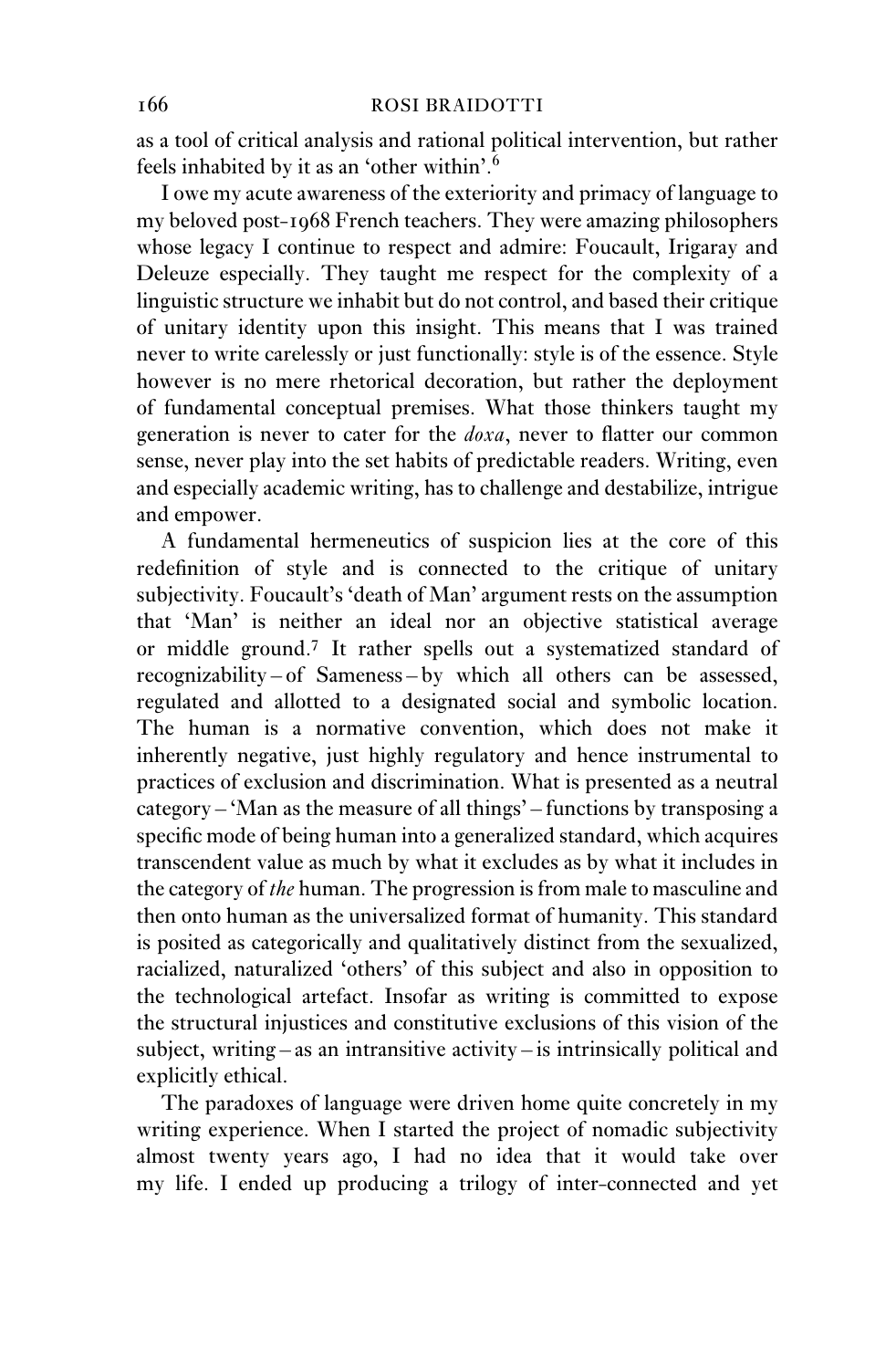self-contained books on the topic*. Nomadic Subjects*, in 1994, spun off two other volumes. *Metamorphoses*, published in 2002, explores the cultural politics of the nomadic condition and *Transpositions*, published in 2006, the ethical implications. $8$  With the privilege of hindsight, it is tempting to assert some power of synthesis over this vast project, but that is an *a posteriori* and retrospective view. The project of nomadic subjectivity is quite rhizomatic in itself and it grew organically from a cluster of central and inter-related ideas. It is as if there is no possible conclusion, but only more productive proliferations and successive unfolding. The nomadic subject is my chosen figuration to engage in the task of drawing a cartographic reading of the present, in terms of cultural, political, epistemological and ethical concerns. It is my preferred way of expressing an insatiable and loving curiosity for the world.

#### MULTILINGUALISM

*What's the use of roots if you can't take them with you?* Gertrude Stein

My project of feminist nomadism traces more than an intellectual itinerary; it also reflects the existential situation as a multi-cultural individual – or 'di-vidual'<sup>9</sup> – a migrant who turned nomad. The trilogy that composes my work on nomadism was first conceptualized and, in some cases, expressed in several different European languages at once. My first book *Patterns of Dissonance* was originally drafted in French and had to be translated, but in the final version I re-wrote it directly in English.<sup>10</sup> By the time it went to press, therefore, it had become a translation without originals. My work as a thinker has no mother tongue, only a succession of translations, displacements and adaptations to changing conditions. Nomadism for me equals multilingualism. Although this entails large doses of lexical contamination and the occasional syntactical debacle, the real 'creolisation' effects<sup>11</sup> have always been, for me, acoustic. Accents are the traces of my multiple linguistic homes. They spell my own ecology of belonging, my loyalty to parallel yet divergent lives. I'm always writing with an accent.<sup>12</sup>

Over the years I seem to have developed a peculiar economy of writing as a way of negotiating with my many languages, acoustic resonances and cultural affiliations. Some books now exist exclusively in Italian, such as *Madri, Mostri e Macchine* and the co-authored *Baby-Boomers*, or French, as with *La philosophie, là où on ne l'attend pas*, without English counterpart.13 Meanwhile, several selections of my essays have been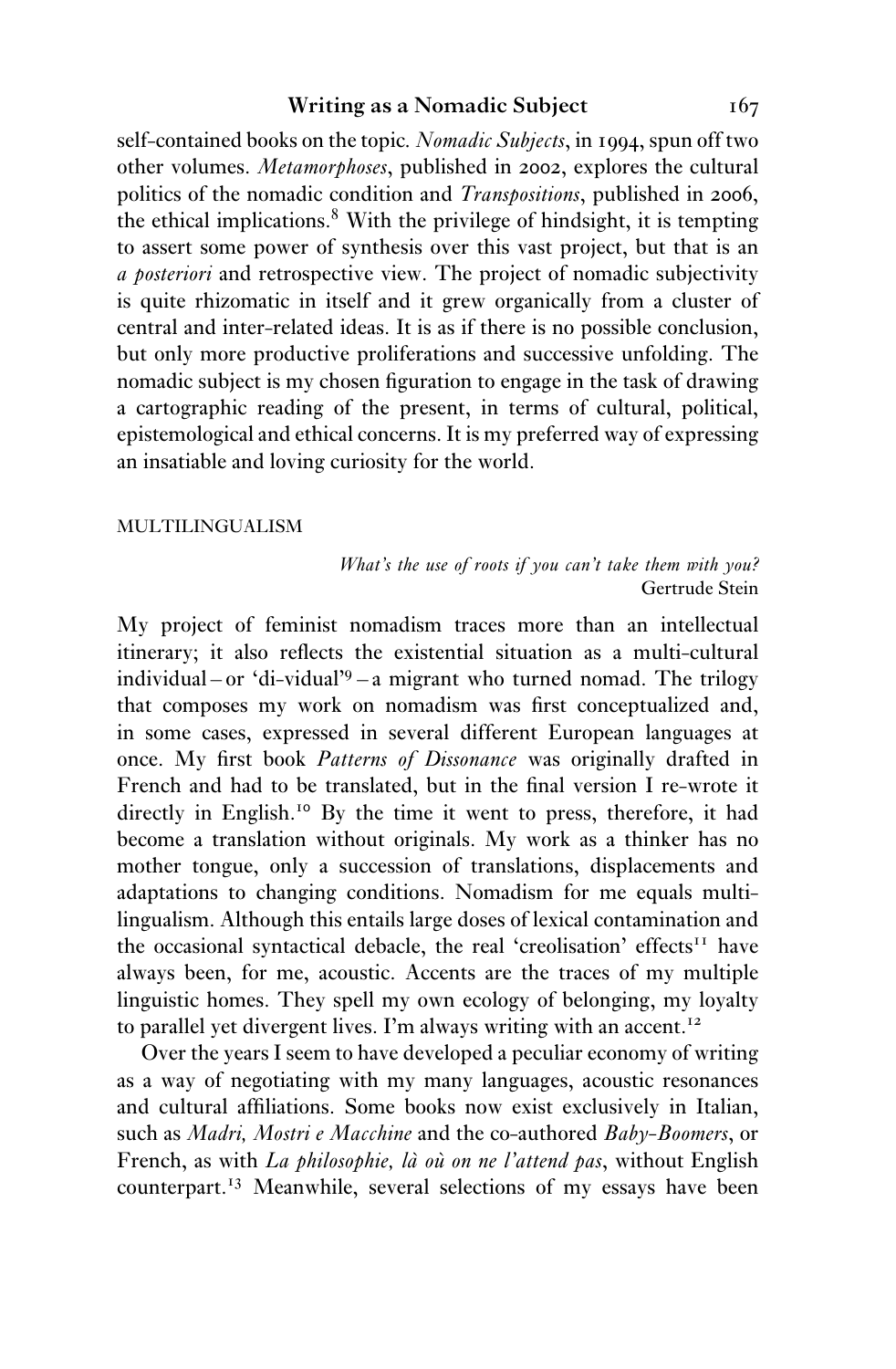translated in many languages I do not speak (from Finnish to Korean, Hungarian, Chinese and Spanish), creating a slight sense of estrangement from my own brain-children: they are assemblages or combinations that defy any original. I have accepted their resilient autonomy and have let them go: nomadic writing is an act of constant dispossession. The nomadism which I defend as a theoretical option is therefore also an existential condition which, for me, translates into a style of thinking and a mode of relation to writing. Style is not decorative, but a complex strategic operation of positioning.

This approach to writing also alters the terms of the conventional pact between the writer and his/her readers. As readers and writers in an intensive mode, we are transformers of intellectual energy, processors of the 'insights' that we are exchanging and co-creators of affective inter-linkages. These 'in'-sights, however, are not to be thought of as plunging us inwards, towards a mythical 'inner' reservoir of identitybound truth. On the contrary, they are forces that propel us outwards along the multiple directions of extra-textual collective connections and experiences. Reading and thinking are ways of living at a higher degree, a faster pace, a multi-directional manner; thinking occurs in and is a mode of relation to the extra-textual world. A post-personal writing/reading mode is consequently created as the appropriate way of doing nomadic thought, in that it allows for a web of connections to be drawn on the zig-zagging paths of shared subjectivity and not merely on the tightrope of identity.

What attracted me to French philosophies of difference such as Deleuze's multiple subjects of becoming, or Irigaray's 'virtual feminine' is precisely that they do not stop on the surface of issues of identity and power, but rather tackle their conceptual roots. In so doing, they radicalize social constructivist methods and push the psychosociological discussion of identity towards issues of subjectivity, that is to say, of entitlement and power. It is particularly important not to confuse the concept of subjectivity with the notion of the individual or individualism: subjectivity is a socially mediated process of entitlements to and negotiations with power relations. Consequently, the formation and emergence of new social subjects is always a collective enterprise, 'external' to the individual self while it also mobilizes the self's in-depth and singular structures.

In this perspective, 'subjectivity' names the process that consists in stringing the reactive (*potestas*) and the active instances of power (*potentia*) together, under the fictional unity of a grammatical 'I'.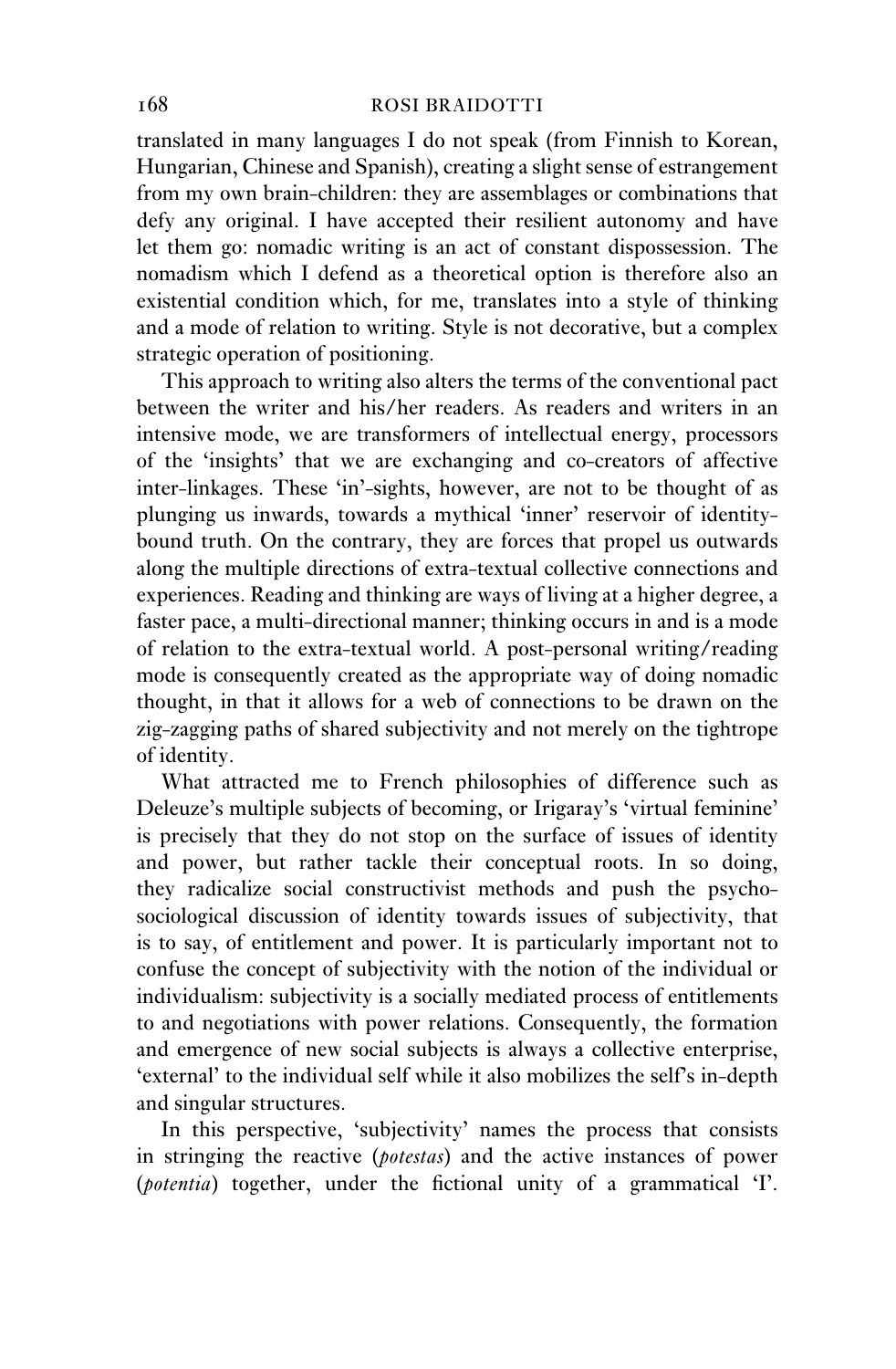The subject is a process, made of constant shifts and negotiations between different levels of power and desire, that is to say, entrapment and empowerment. Whatever semblance of unity there may be is no Godgiven essence, but rather the fictional choreography of many levels of a relational self into one socially operational self, within a monistic ontology. The implication is that what sustains the entire process of becoming-subject is the will to-know, the desire to say, the desire to speak; it is a founding, primary, vital, necessary and therefore original desire to become (*conatus*).

#### CRITIQUE AS CREATIVITY

*If we had a keen vision and feeling of all ordinary human life, it would be like hearing the grass grow and the squirrel's heartbeat, and we should die of that roar which lies on the other side of silence. As it is, the quickest of us walk out well wadded with stupidity.* George Eliot<sup>14</sup>

To announce blandly that nomadic subjectivity requires a monistic ontology may be a bit of a mouthful, but all those who ever identified with Dorothea in *Middlemarch* or Maggie in *The Mill on the Floss* may not be cognitively aware of the fact that s/he actually moved into a monistic universe of intersecting affective relations that simply make the world go round. George Eliot, alias Mary Evans, was a woman of many talents and not the least of them was linguistic. A polyglot and a formidable thinker, George Eliot also translated Spinoza into English. She was acutely aware of the continuum between the natural, even the cosmic or planetary factors (floods, wars, lunar eclipses), and the social and cultural ones. They work as a whole, in a continuum. Were we able to acknowledge this, we would indeed be able to 'hear the grass grow and the squirrel's heartbeat'. As it is, the comforting platitudes of accepted common sense (*doxa*) have us walking around well wadded with stupidity indeed.<sup>15</sup>

The roar which lies on the other side of silence is the Spinozist indicator of the raw cosmic energy that lies within, beneath and alongside the subjects and underscores the making of their cultures, civilizations and societies. Monism is the premise for vitalist materialism and as a concept it helps us make sense of that external dimension of subjectivity, which in fact enfolds within the subject. The self as the internalized score of cosmic vibrations<sup>16</sup> is indeed such stuff as dreams are made of.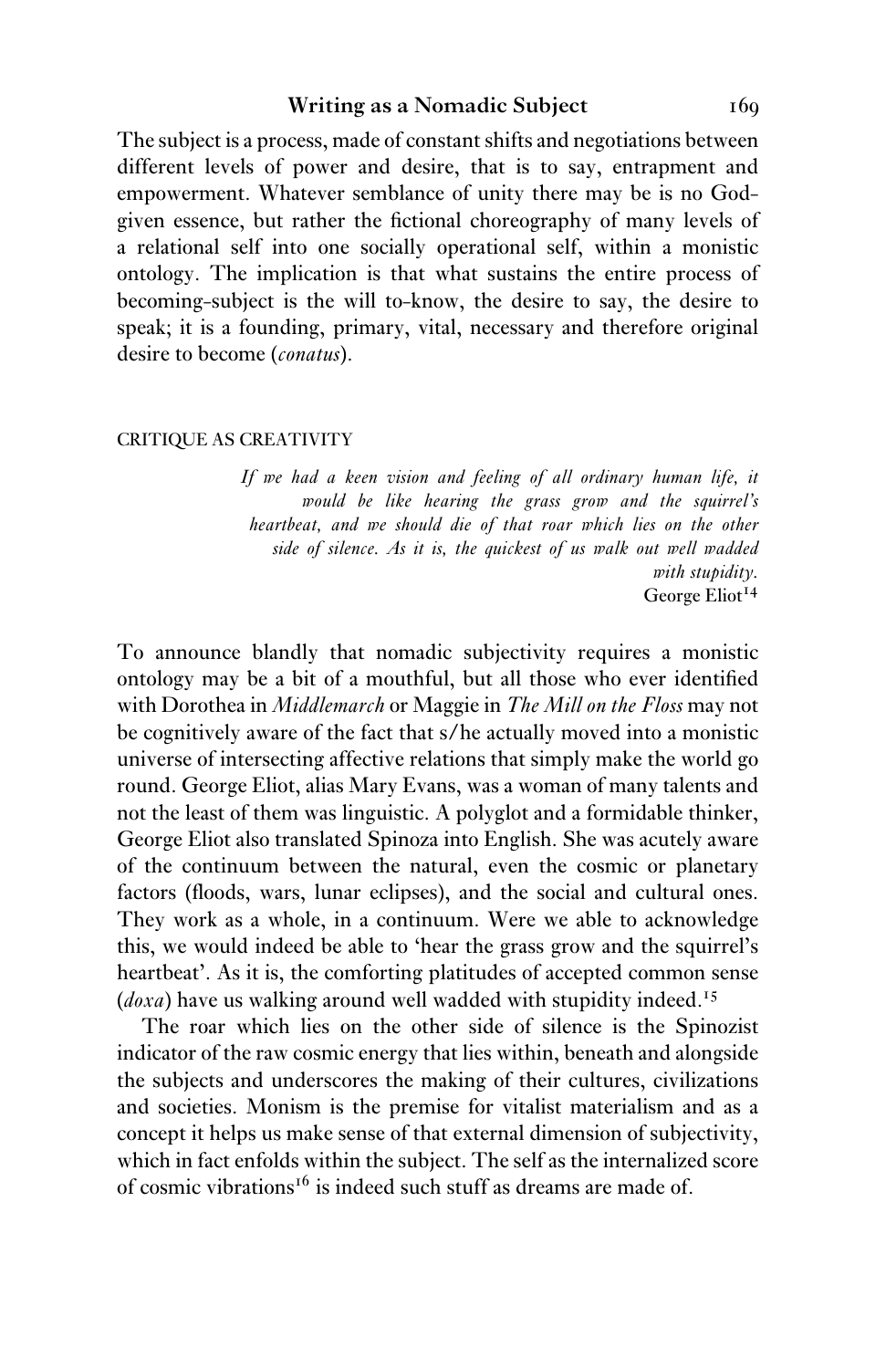A 'monistic universe' refers to Spinoza's central concept that matter, the world and humans are not dualistic entities structured according to principles of internal or external opposition. This is a way of undoing Descartes's famous mind-body distinction, but for Spinoza the concept goes even further: matter is one, driven by the desire for self-expression and ontologically free. It aims at enacting its desire (*conatus*) which is the expression of the subject's essential freedom of becoming. The absence of any reference to negativity and to violent dialectical oppositions caused intense criticism of Spinoza on the part of Hegel and the Marxist-Hegelians. Spinoza's monistic worldview was seen as politically ineffective and holistic at heart.

This interpretation changed dramatically in the 1970s in France, when a new wave of scholars rehabilitated Spinozist monism precisely as an antidote to some of the contradictions of Marxism and as a way of clarifying Hegel's relationship to Marx.<sup>17</sup> The main idea is to overcome dialectical oppositions, engendering non-dialectical understandings of materialism itself, $18$  as an alternative to the Hegelian scheme. The 'Spinozist legacy' therefore consists in a very active concept of monism, which allowed these modern French philosophers to define matter as vital and self-organizing, thereby producing the staggering combination of 'vitalist materialism'. Because this approach rejects all forms of transcendentalism, it is also known as 'radical immanence'. Monism results in relocating difference outside the dialectical scheme, as a complex process of differing which is framed by both internal and external forces and is based on the centrality of the relation to multiple others. Because it is self-organizing, matter is vital, smart and, in the third millennium, technologically mediated, through bio-technologies and information technologies. This doubly mediated structure alters also the terms of interaction between humans and non-humans. It has consequently engendered a notion of 'matter-realism'<sup>19</sup> as an auto-poietic notion that replaces more static definitions of 'materialism'.

#### NOMADIC BECOMING

Creativity is a 'matter-realist' nomadic process in that it entails the active displacement of dominant formations of identity, memory and identification so as to open them up to that roar that lies on the other side of silence. Becoming nomadic as a variation on the theme of becomingminoritarian is neither the swinging of the pendulum of dialectical opposition, nor is it the unfolding of an essence in a teleologically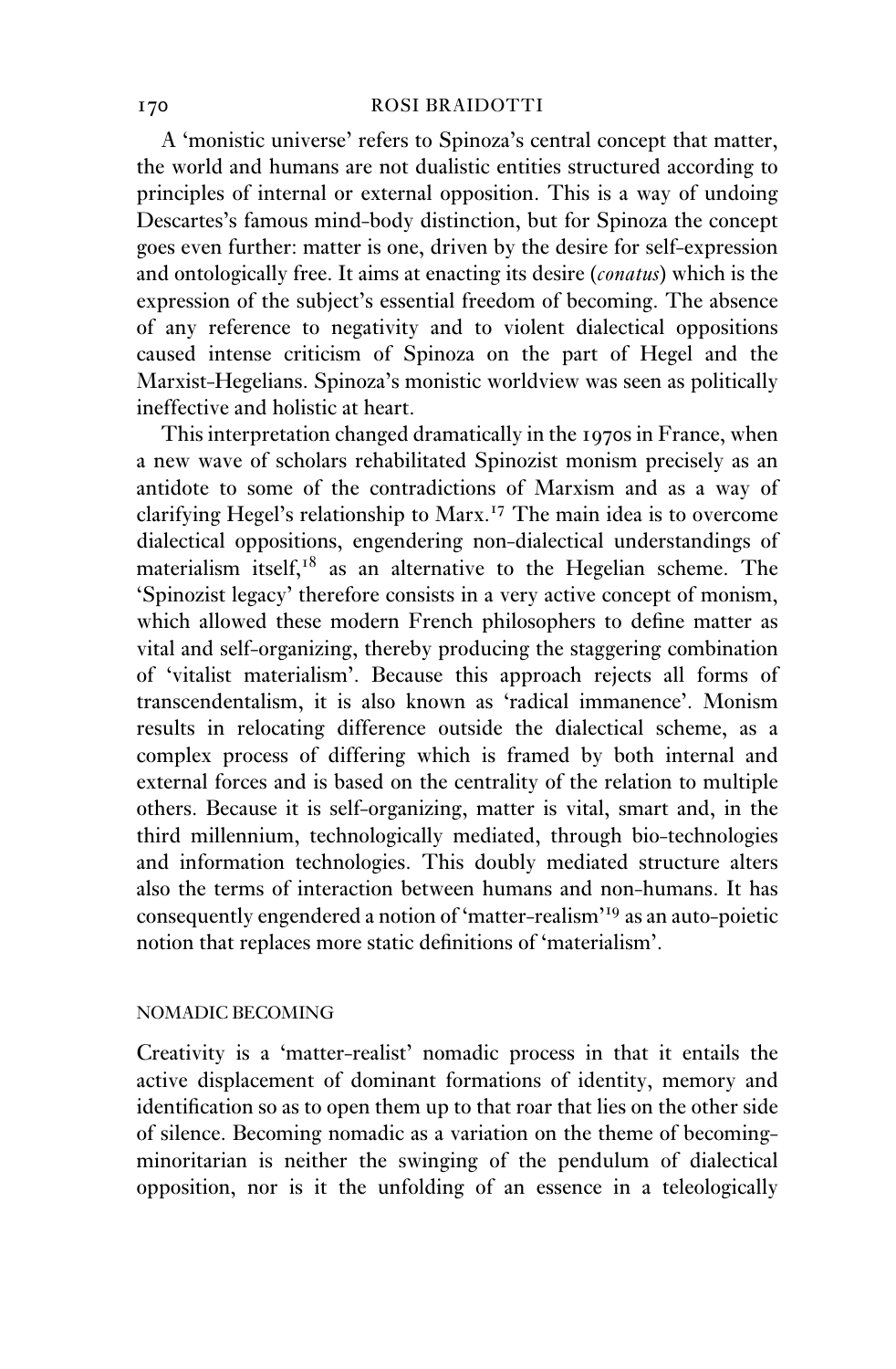ordained process supervised by a transcendent consciousness.<sup>20</sup> Nomadic becomings are rather the process of affirmation of the unalterably positive structure of difference, unhinged from the binary system that traditionally opposed it to Sameness. Difference as positivity at the heart of the subject entails a multiple process of transformation, a play of complexity that expresses the principle of not-One. Accordingly, the thinking subject is not the deployment of in-depth interiority, nor is it the enactment of transcendental models of reflexive consciousness. It is a collective assemblage, a relay-point for a web of complex relations that displace the centrality of ego-indexed notions of identity.

Building on Foucault, Deleuze argues that, considering the deterritorializing force of processes of becoming, they gather force from some energetic core, or vibrating hub, of activity which is the creative pole of power as *potentia.* As I argued earlier, this is opposed to the restrictive pole of institutionalized power as *potestas,* which can only replicate and perpetuate it. Only potential or joyful affirmation has the power to generate qualitative shifts in the processes of becoming, hence the axiom that there is becoming other than minoritarian/nomadic/woman/animal/other. According to Gatens and Lloyd this nomadic becoming is an ethology, that is to say a process of expression, composition, selection, and incorporation of forces aimed at positive transformation of the subject. $2I$  As such it is also crucial to the project of a creative redefinition of philosophical reason and of its relation to conceptual creativity, imagination and affectivity.

Becoming has to do with emptying out the self, opening it out to possible encounters with the 'outside'. Virgina Woolf's intensive genre is exemplary here, in that the artist's 'eye' captures the outside world by making itself receptive to the totality of perception. What gets activated is a seemingly absent-minded floating attention or a fluid sensibility that is porous to the outside and which our culture has coded as 'feminine'. This sensibility is central to the creative process. It combines the accuracy of the cartographer with the hyper-sensitivity of the sensualist in apprehending the precise quality of an assemblage of elements, like the shade of the light at dusk, or the curve of the wind just before the rain falls. In those moments of floating awareness when rational control releases its hold, 'Life' rushes on towards the sensorial/perceptive apparatus with exceptional vigour and higher degrees of definition. This onrush of data, information, affectivity, is the relational bond that simultaneously propels the self out of the black hole of its atomized isolation and disperses it into a myriad of bits and pieces of data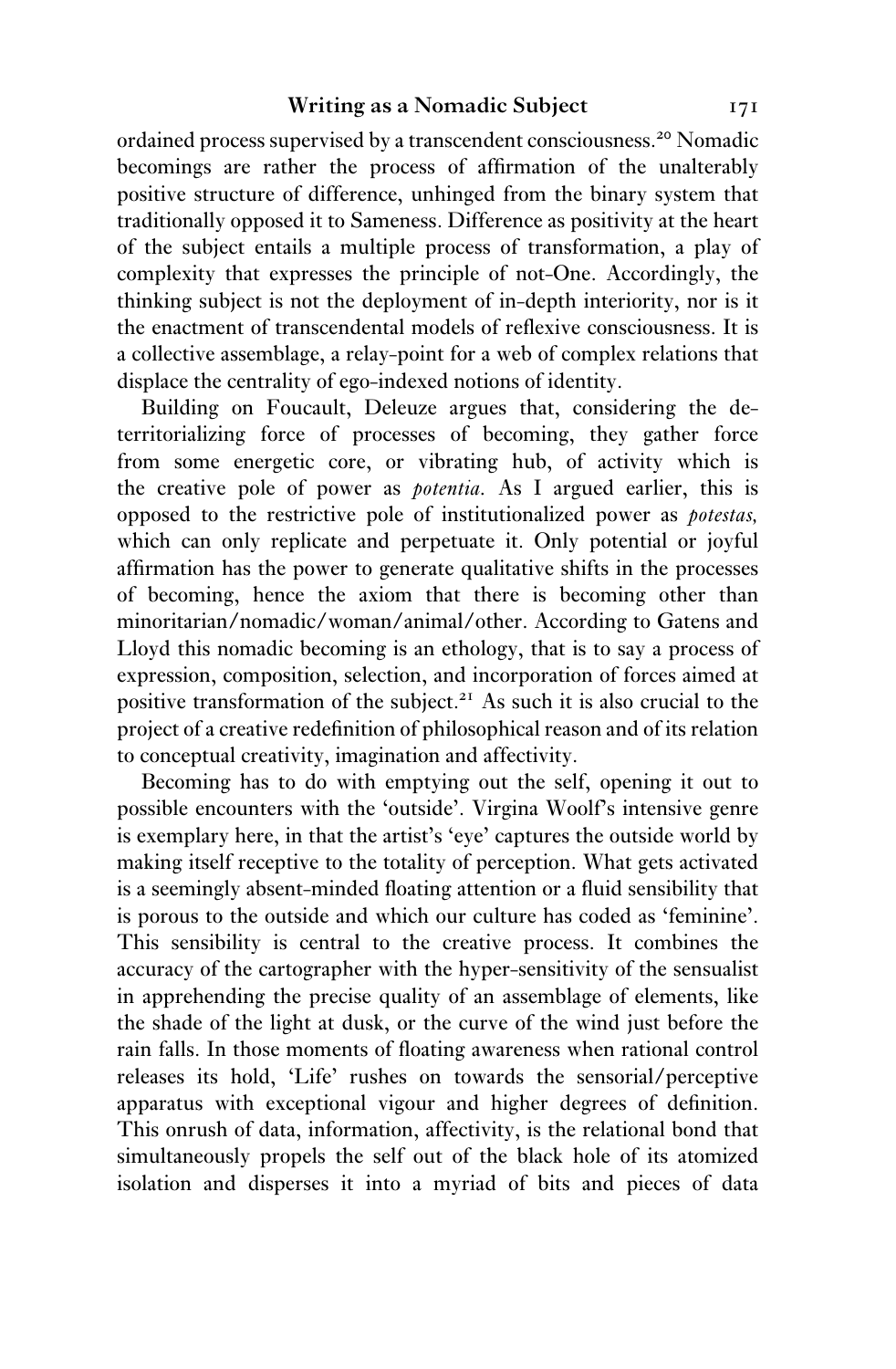imprinting or impressions. Conceptualized by Deleuze as the folding in and out of perception, it also confirms the singularity of that particular entity which both receives and recomposes itself around the onrush of data and affects.

One needs to be able to sustain the impact with the onrushing affectivity, to 'hold' it, without being completely overwhelmed by it. But 'holding' it or capturing it does not occur on the paranoid or rapacious model of a dominant, dialectically driven consciousness. It rather takes the form of a sustainable model of relational interconnections by an affective and highly receptive subject which quite simply is not one, not there, not that – it is always becoming. The singularity of this nomadic, floating subjectivity rests on the meta-stability of thresholds of sustainability. These involve the spatio-temporal co-ordinates that make it possible for subjects to coincide temporarily with and be synchronized with the degrees, levels, expansion and extension of the head-on rush of the 'outside' folding inwards. Whether the outside is a roar of cosmic energy or the unspectacular and barely perceptible heartbeat of a squirrel is just a matter of degrees. What is mobilized is one's capacity to feel, sense, process and sustain the impact with the complex materiality of that 'outside'.

In terms of writing practices, the processes and flows of becoming, and the heightened states of perception and receptivity which they both assume and engender defy the canonical genre classifications and instal a sort of parallelism between the arts, sciences and conceptual thinking. The point of convergence is the quest for creativity, in the form of experimenting with the immersion of one's sensibility in the field of forces – formatted as by music, colour, sound, light, speed, temperature, intensity. Deleuze and Guattari argue for instance that writers speak the unsayable; painters make visible forces that previously were not, much as composers make us hear sounds that were unheard of.<sup>22</sup> Similarly, philosophers can make thinkable concepts that did not exist before. Artistic genres are variables co-existing along a continuum. It comes down again to the question of style, where style is a navigational tool. It negotiates our path across sets of material ('matter-real') coordinates that, assembled and composed in a sustainable and enduring manner, allow for the qualitative transformation of the affects and the forces involved. They thus trigger the process of becoming.

The imagination plays a crucial role in enabling the whole process of becoming-minoritarian and hence of conceptual creativity and ethical empowerment. It is connected to memory: the affective force of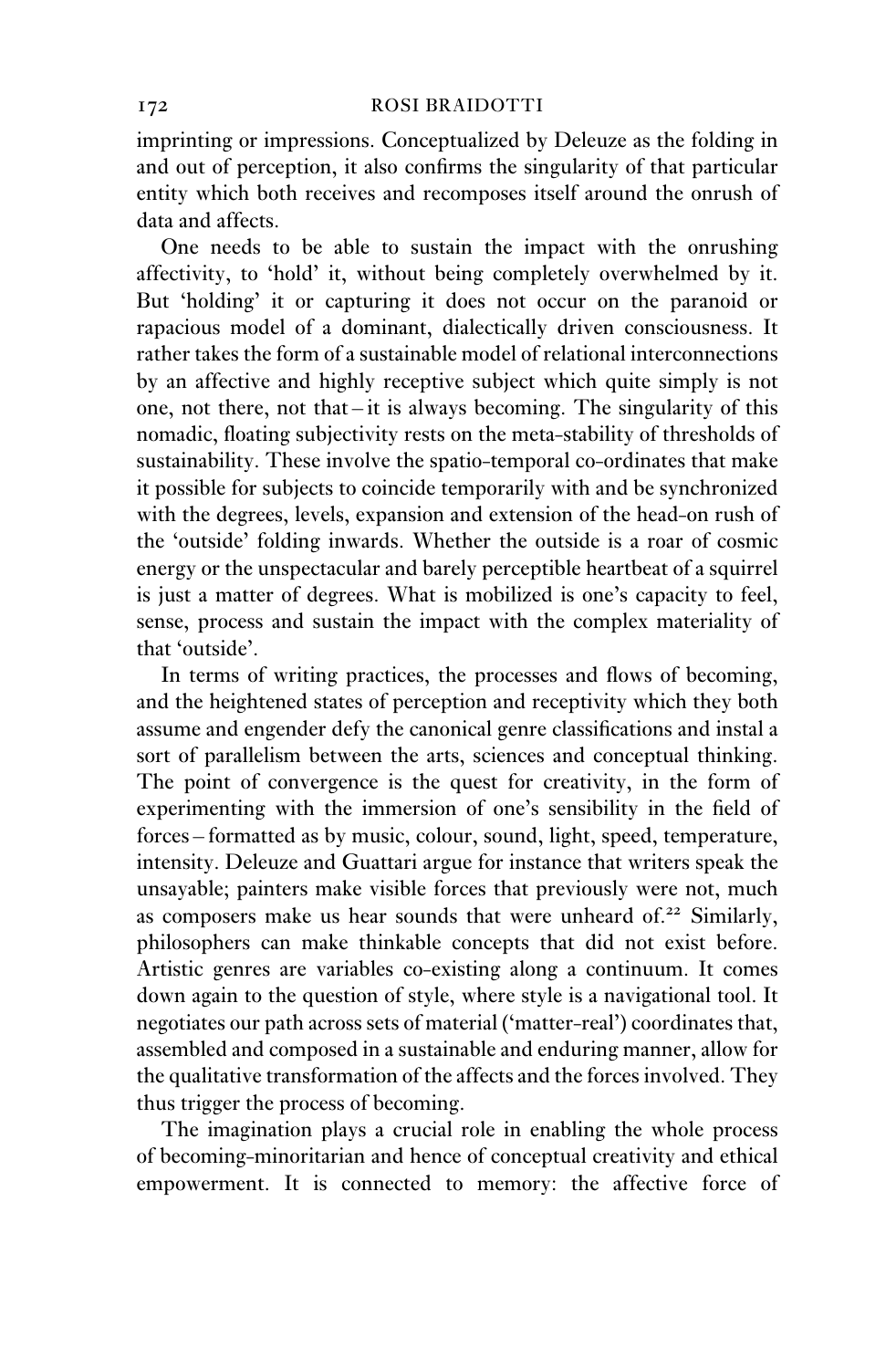remembrance propels the process of becoming-intensive. When you remember in the intensive or minority-mode, however, you defeat linearity, to open up spaces of movement and of de-territorialization that actualize the virtual possibilities which have been frozen in the image of the past. Opening up these virtual spaces is a creative effort. When you remember to become what you are – a subject-in-becoming – you actually reinvent yourself on the basis of what you hope you could become, with a little help from your friends.

It is crucial in fact to see to what extent processes of becoming are collective, intersubjective and not individual or isolated: it is always a matter of blocks of becoming. 'Others' are the integral element of one's successive becomings. A Deleuzian approach favours the destitution of the liberal notion of the sovereign subject and consequently overcomes the dualism Self/Other, Sameness/Difference, which is intrinsic to that vision of the subject. Subjects are collective assemblages, that is to say they are dynamic, but framed: fields of forces that aim at duration and affirmative self-realization. In order to fulfil them, they need to be drawn together along a line of composition. This is rather like pitching a musical tone.

# WHAT VIRGINIA WOOLF KNOWS

Remembering in this nomadic mode is a key element of this process. Virginia Woolf's work reflects admirably the dual structure of time: the linear one – *Chronos –* and the undifferentiated one –*Aion*. Being and Becoming confront each other in an unsteady balance. Aion is the 'pure empty form of time', free of content, which is shot through with vibrations of becoming. If this be chaos, it is not chaotic, but generative.<sup>23</sup> It produces assemblages that organize space and time around them. The 'haecceity', or individuated aggregate, is the specific and highly contingent actualization of a field of forces stable enough and consolidated by their structural affinity, so as to be able to constitute a plane of immanence.

Remembering in the nomadic mode is the active reinvention of a self that is joyfully discontinuous, as opposed to being mournfully consistent, as programmed by phallogocentric culture. It destabilizes the sanctity of the past and the authority of experience. The tense that best expresses the power of the imagination is the future perfect: 'I will have been free.' Quoting Virginia Woolf, Deleuze also says: 'This will be childhood, but it must not be my childhood', $24$  shifting away from the reassuring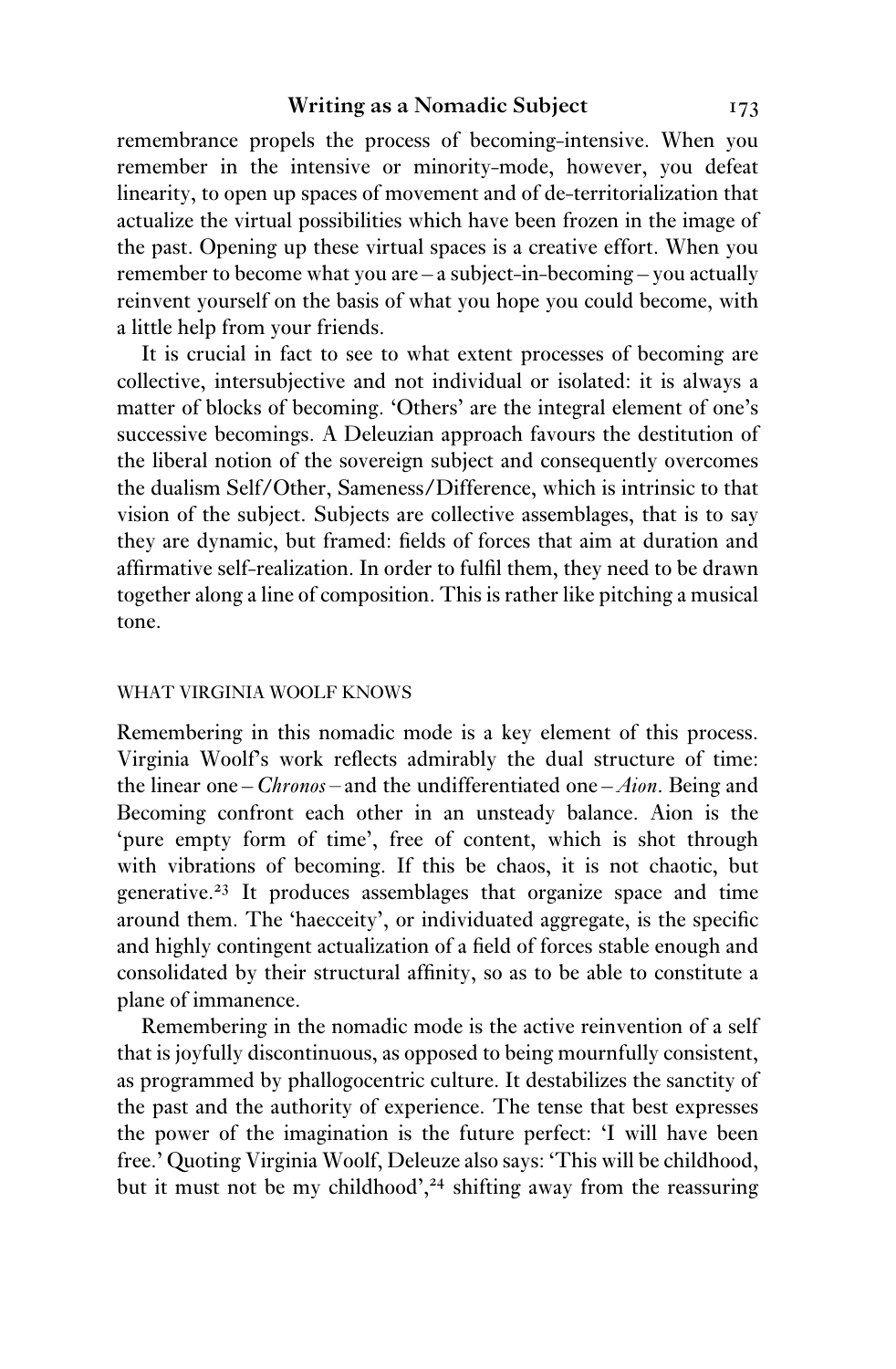certainties of the past to the openings hinted at by the future perfect. This is the tense of a virtual sense of potential. Memories need the imagination to empower the actualization of virtual possibilities in the subject. They allow the subject to differ from oneself as much as possible while remaining faithful to oneself, or in other words: enduring.

This is the 'plane of immanence' which composes and sustains the actualization of processes of becoming as relational, external and collective. This process of composition and assemblage of forces is what desire (*conatus*) is all about, as an ontological layer of affinity and sympathy between different enfleshed subjects. This intensive approach to the processes of becoming does not pursue a Hegelian project of recognition of consciousness and hence does not posit desire as Lack, as is the case in the Lacanian equation. Nor is desire linked to the violent struggle for individual autonomy, as argued by Jessica Benjamin in her psychoanalytic work on desire and domination.25 Desire as plenitude rather challenges the matrix of having and/or lacking access to the dialects of recognition by Self and Other. Becoming is molecular, in that it requires singular overthrowing of the internalized simulacra of the self, consolidated by habits and flat repetitions. The dynamic vision of the subject as assemblage is central to a vitalist, yet anti-essentialist theory of desire, which also prompts a new practice of sustainable ethics.

Desire is the propelling and compelling force that is driven by selfaffirmation or the transformation of negative into positive passions. This is a desire not to preserve, but to change: it is a deep yearning for transformation or a process of affirmation. Empathy and compassion are key features of this nomadic yearning for in-depth transformation. The space of becoming is a space of affinity and correlation of elements, among compatible and mutually attractive forces and the constitutive elements of the process. Proximity, attraction or intellectual sympathy is both a topological and qualitative notion: it is a question of ethical temperature. It is an affective framing for the becoming of subjects as sensible or intelligent matter. The affectivity of the imagination is the motor for these encounters and of the conceptual creativity they trigger off. It is a transformative force that propels multiple, heterogeneous 'becomings' of the subject.

The sheer genius of Virginia Woolf illuminates this process, notably her ability to present her life as a gesture of passing through, i.e. of writing 'as if already gone', in a vitalist and productive relationship to mortality. In *The Waves,* for instance, Woolf captures the concrete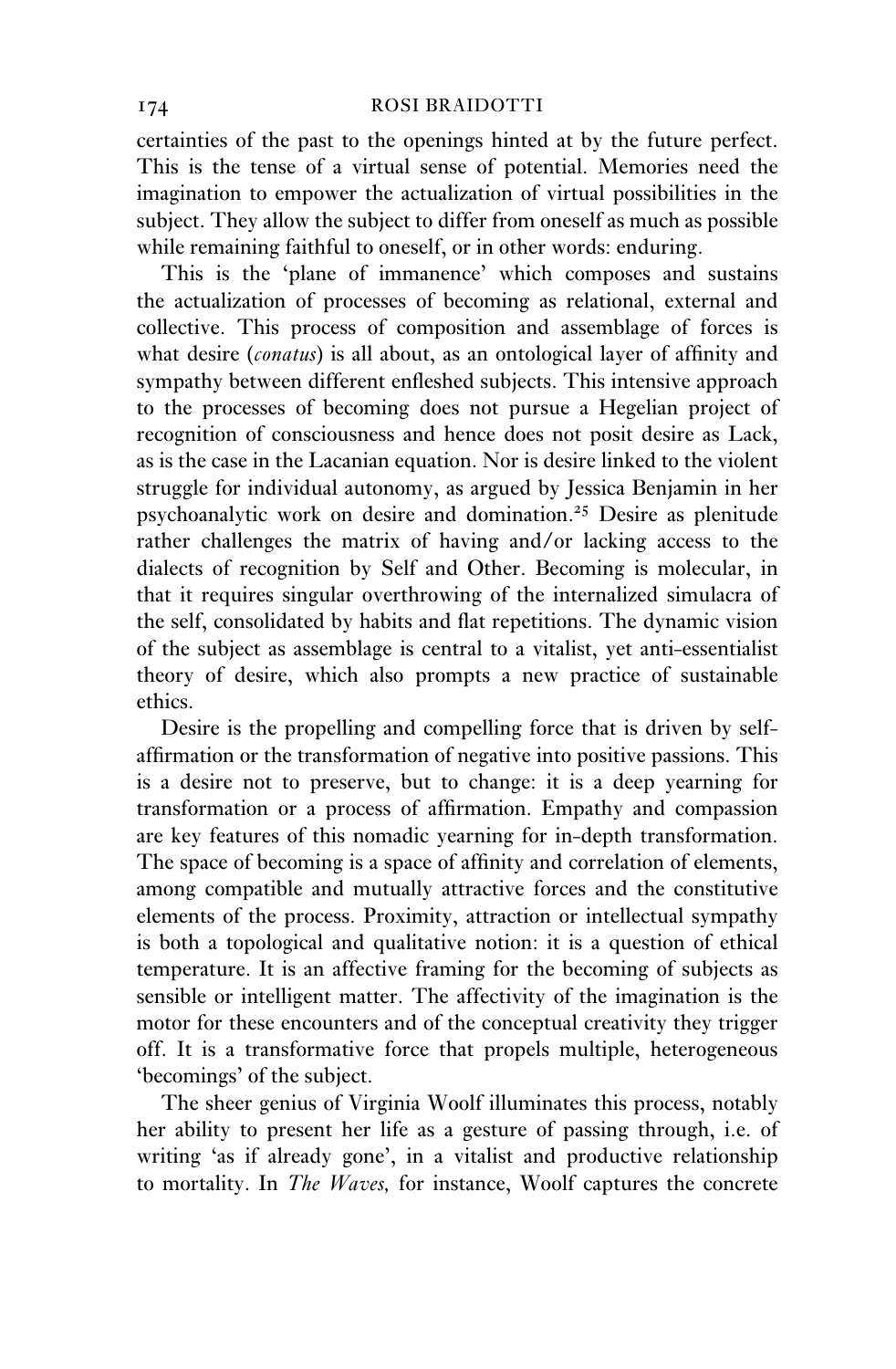multiplicity – as well as the shimmering intensity – of becoming. She is the writer of multiple and intransitive becomings, in-between ages, sexes, elements, characters. Woolf's texts enact a flow of positions, a crossing of boundaries, and an overflowing into a plenitude of affects where life is asserted to its highest degree. She is an intensive multiplier of affects. Woolf also provides Deleuze with a model for the 'plane of immanence', where different elements can encounter one another, producing those assemblages of forces, without which there is no becoming. She expresses with stark intensity the pain involved in trying to synchronize the heterogeneity of life as *zoe*, as positive vitality.

Although Deleuze recognizes the extraordinary position of Woolf as a conveyor or relay point for this passionate process of becoming in both *Dialogues* and *A Thousand Plateaus* he is very careful to disengage Woolf's work from her being-a-woman, and even more from the 'écriture féminine' style made popular by sexual difference feminism in the 1980s. Woolf's language expresses the free indirect speech that is central to the nomadic vision of the subject as heterogeneous assemblage. Yet, something in what feminists of sexual difference call the 'feminine libidinal economy' of excess without self-destruction and desire as plenitude without lack, is central to the whole Deleuzian project of becoming.<sup>26</sup> This is why he positions the 'becoming-woman' so prominently as a necessary moment of transition in his scheme of things, not only in his philosophy of the subject, but also in the related theories of aesthetics and art. Nonetheless, as I argued at length elsewhere, Deleuze cannot resolve his ambivalence towards it.<sup>27</sup>

Woolf's intensive genre and her flair for affirming positive passions provide not only a significant illustration of the functions of writing and desire, but also for the project of an ethics of sustainability. The intensive text is an experimental site, a laboratory for the new in the sense of the actualizations of experiments in becoming. The literary text as an experiment in sustainable models of change is grounded in accurate knowledge and subjected to the same rigorous rules of verification as science or philosophy. This fundamental parallelism cuts across different areas, disciplines and textual genres. Life, science and art are equally enlisted to the project of experimenting with transformations. The author, writer or agent is a complex multiplicity, a factor of empowerment of *potentia*, that is to say multiplier of virtual possibilities, through the rigorous application of the rules of composition of assemblages. Intensive writing is cosmic, or rather: 'chaosmic'<sup>28</sup> and vitalist in essence.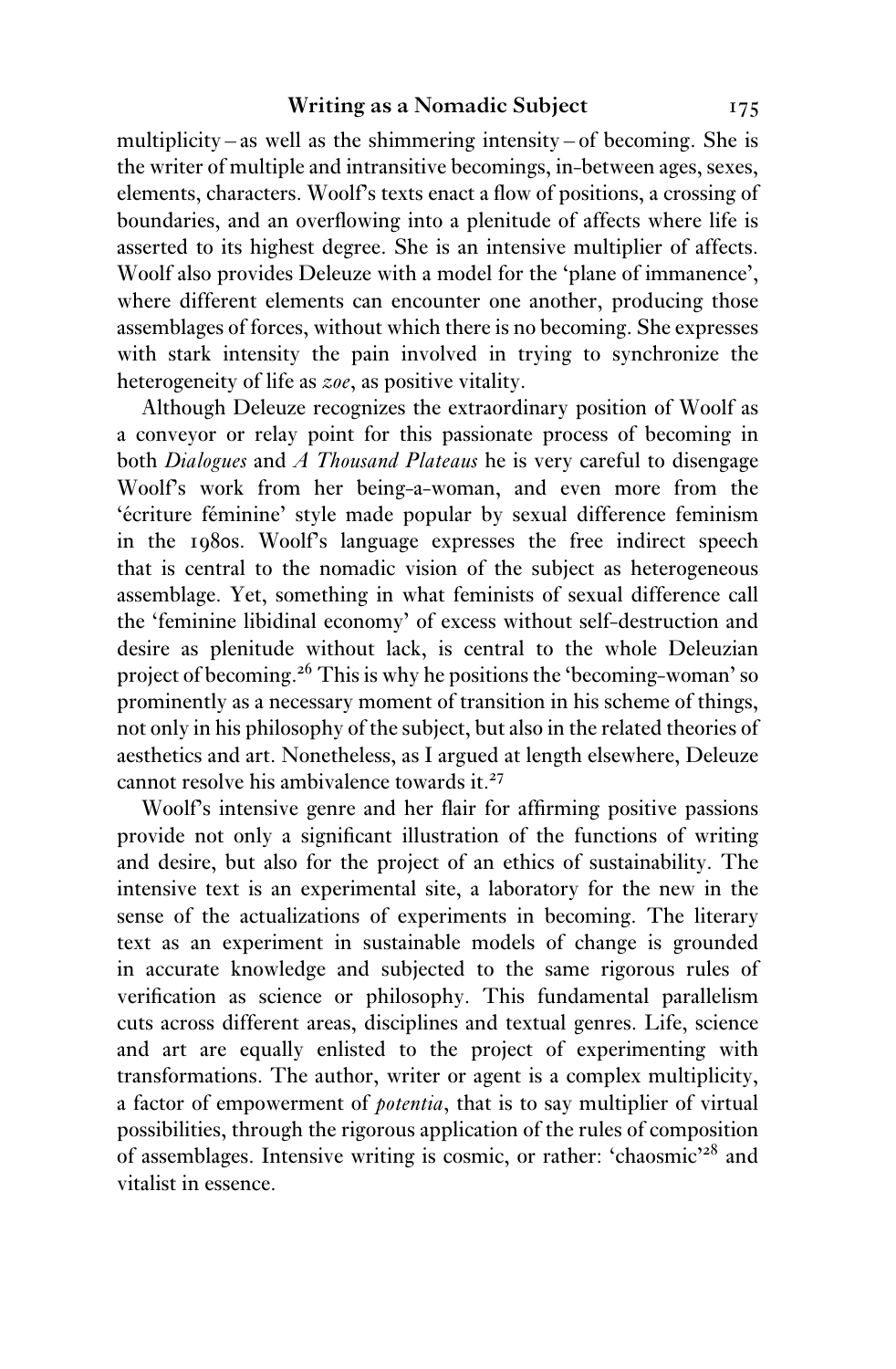# GLOBAL HYBRIDITY OR: THE PERVERSE NOMADISM OF ADVANCED **CAPITALISM**

A few years ago my American publisher asked me to re-write *Nomadic Subjects*, fifteen years after its original publication. This was not just an update, but a thorough re-write of the entire manuscript (published in 2011). The thinking behind was that both the nomadic predicament and its multiple contradictions had truly come of age. At the start of the third millennium a diffuse sort of nomadism has become a relevant condition for a great deal of world denizens. Furthermore, after thirty years of poststructuralist, post-colonial and feminist debates for, against or undecided on the issue of the 'non-unitary' – split, in-process, knotted, rhizomatic, transitional, nomadic – subject, issues of fragmentation, complexity and multiplicity have become household names in critical theory.

The ubiquitous nature of these notions, however, and the radical-chic appeal of the terminology does not make for consensus about the issues at stake, namely what exactly are the implications of the loss of unity of the subject. In other words the 'so what?' part of the discussion on nomadic subjectivity is more open than ever, while the contradictions and the paradoxes of our historical condition multiply all around us. The questions that motivate the project of nomadic subjects consequently are: what exactly are the political and ethical conditions that structure nomadic subjectivity today?

This philosophical line of enquiry is not to suggest, however, that the nomadic subject should ever be taken as a new metaphor for the human condition. Such generalizations are not helpful in times of fast changes and economic and social transformations. Following the method of the politics of location, what we need instead is higher degrees of accuracy in accounting for both the external factors and the internal complexity of nomadic subjectivity. The different modes and forms of mobility in advanced capitalism complicate the task of the social and cultural critic. They require more historically grounded, socio-economic references and subtler degrees of differentiation. Thus nomadic thought amounts to a politically invested cartography of the present condition of mobility in a globalized world. This project stresses the fundamental power differential among categories of human and non-human travellers or movers. It also sustains the effort to develop suitable figurations for the different kinds of mobility they embody and engender.

As I argued earlier, the figuration of the nomad renders an image of the subject in terms of a non-unitary and multi–layered vision, as a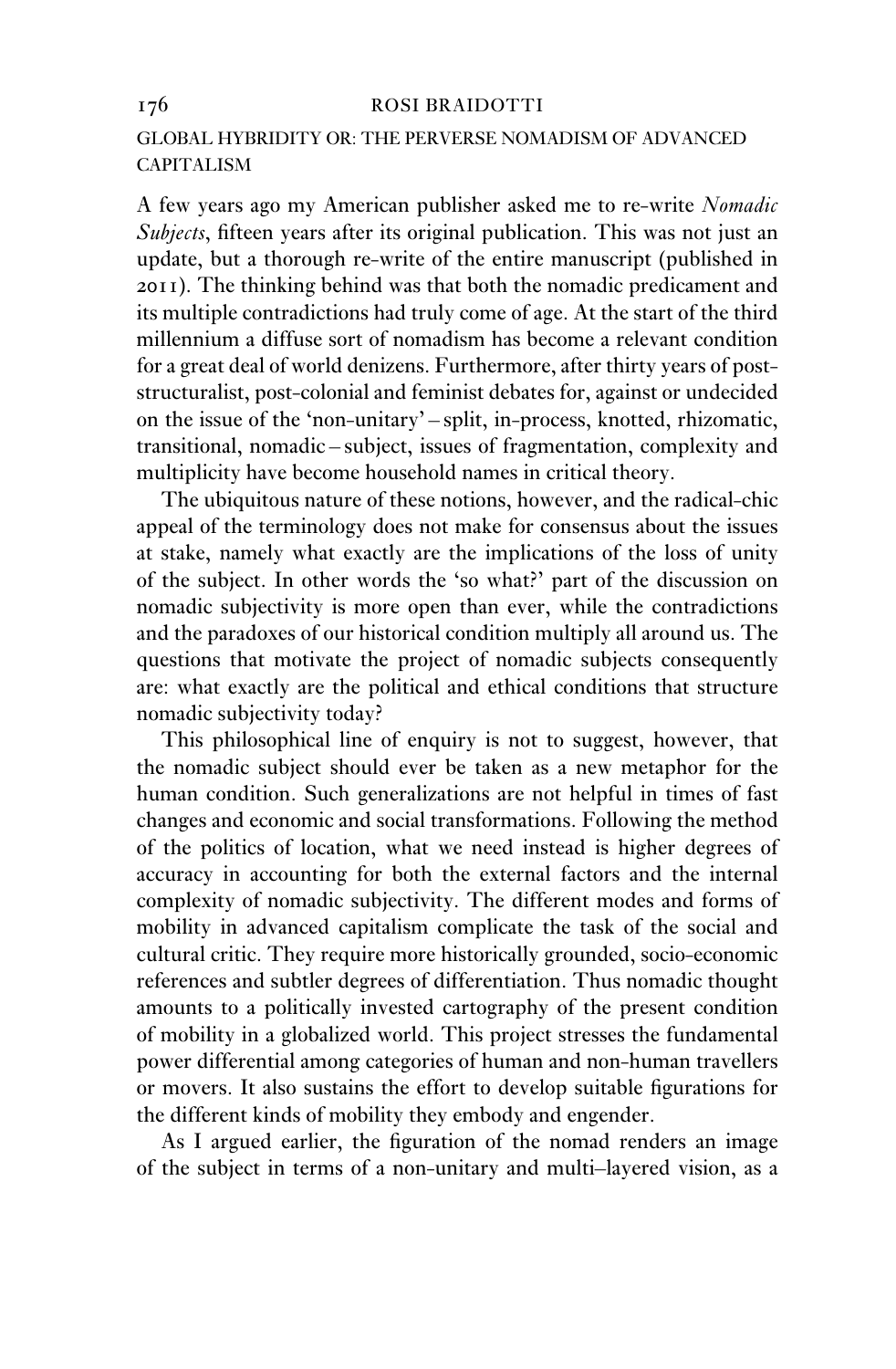dynamic and changing entity. The perverse hybridization induced by advanced capitalism translates in socio-economic terms in the state of socalled 'flexibility' of a large proportion of the working force. Interim, untenured, part-time, sub-standard, underpaid work has become the norm in most advanced liberal economies. The universities and the research world are far from immune from this fragmentation and exploitative approach. This negative and exploitative brand of capitalist flexibility induces the fracture of life-long careers or professions, offering little compensation in return.

Political theorists have addressed this pseudo-nomadism as a feature of advanced capitalism, notably Hardt and Negri, Virno and the group gathered round the journal *Multitudes*. <sup>29</sup> My nomadic subject is part of the same theoretical tradition, though genealogically it plunges its roots in feminist theory and anti-racist politics. A world economy, linked by a thick web of transnational flows of capital and labour, functions by internal and external flows of migration and mobility. The so-called flexibility or precariousness of actual work conditions makes for social instability, transitory citizens and impermanent settlements. Globalization is about the mobilization of differences and the deterritorialization of social identity; it simultaneously challenges the hegemony of nation states and their claim to exclusive citizenship<sup>30</sup> and it strengthens their hold over territory, cultural identity and social control. It also produces a global political economy of 'scattered hegemonies'.<sup>31</sup> Advanced capitalism is a surveillance society, a system of a centre-less but constant security which pervades the entire social fabric. It instals a complex political economy of fear and consumerist comfort that operates not only between the geopolitical blocks that have emerged after the end of the Cold War, but also within them. Post-industrial or information societies actively induce a qualitative proliferation of differences, for the sake of consumeristic consumption.

Firmly grounded and centred in world-cities that function as organizing principles in the stratification and distribution of wealth, the globalized network society practises a perverse force of nomadism. Goods, commodities and data circulate much more freely than human subjects or, in some cases, the less-than-human subjects who constitute the bulk of asylum-seekers and illegal inhabitants of the world.<sup>32</sup> A commodified form of pluralism is the capitalist brand of opportunistic nomadism that proliferates today. The dense materiality of bodies caught in the very concrete conditions of advanced global societies flatly contradicts advanced capitalism's claims to being 'immaterial', 'flowing'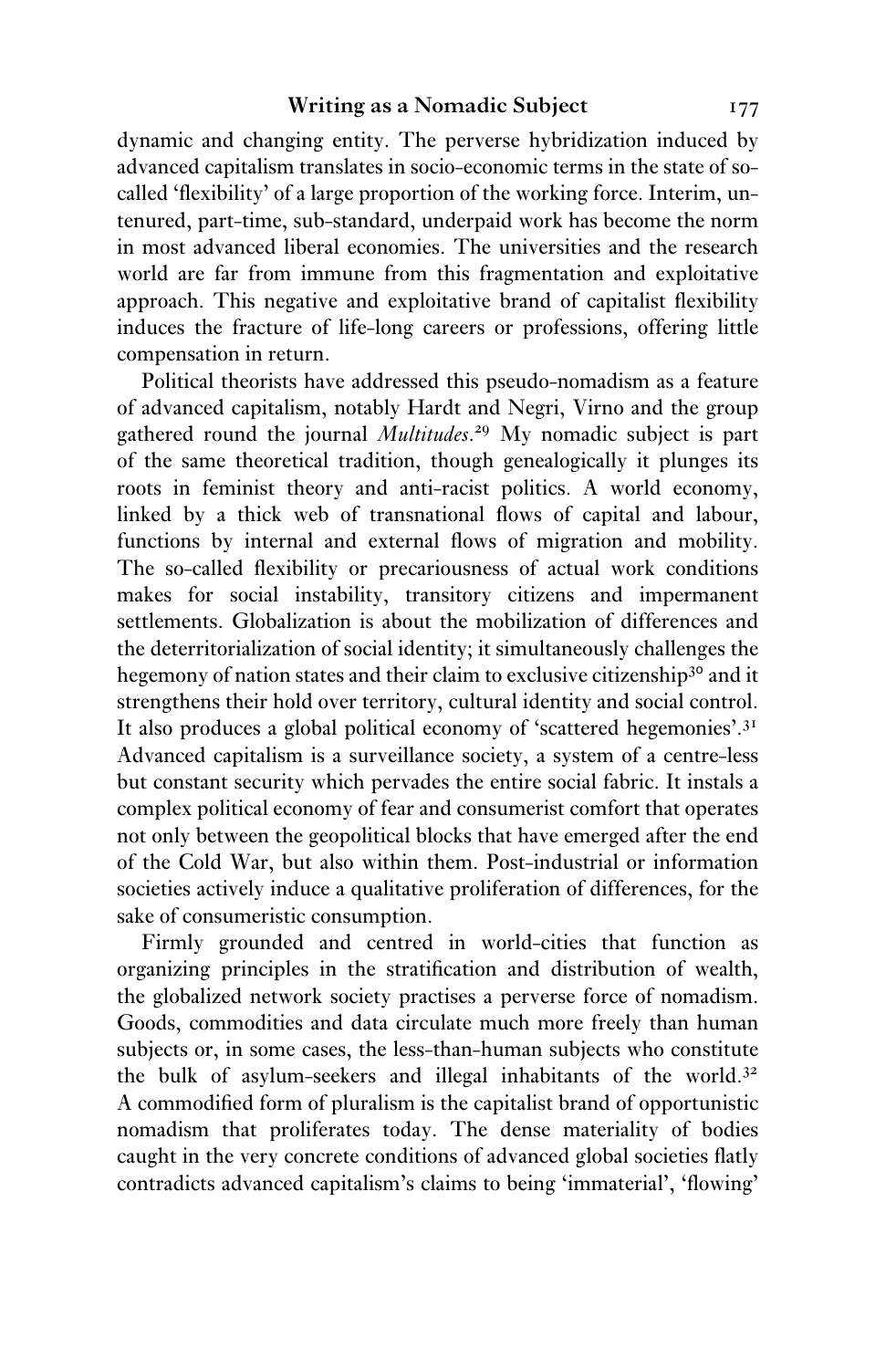or virtual. Expressed with Deleuze, these differences are not qualitative, but rather quantitative and as such they do not alter the reactive power of the majority as the phallo-Euro-centric master-code. The centres proliferate in a fragmented manner, but lose none of their powers of domination. The conclusion is clear: it is important to resist the uncritical reproduction of sameness on a planetary scale.

The 'disposable' bodies of women, youth and others who are racialized or marked off by age, gender, sexuality and income and reduced to marginality, come to be inscribed with particular violence in this regime of power. They experience dispossession of their embodied and embedded selves in a political economy of repeated and structurally enforced eviction.33 Translated in the language of philosophical nomadism, the global city and the refugee camps are not dialectical or moral opposites: they are two sides of the same global coin, as Giorgio Agamben reminds us.34 They express the schizoid political economy of our times. Massive concentrations of infrastructures exist alongside complex, worldwide dissemination of goods. The technologically driven advanced culture that prides itself in being called the 'information society' is in reality a concrete, material infrastructure that is concentrated on the sedentary global city. The contrast between an ideology of free mobility and the reality of disposable others brings out the schizophrenic character of advanced capitalism – namely, the paradox of high levels of mobility of capital flows in some sectors of the economic elites and also high levels of centralization and greater immobility for most of the population. As Vandana Shiva points out, within globalization we must distinguish between different modes of mobility: 'One group is mobile on a world scale, with no country, no home, but the whole world as its property, the other has lost even the mobility within rootedness, lives in refugee camps, resettlement colonies and reserves.'35

Zygmunt Bauman echoes these concerns in his ethical mapping of different postmodern ethical subjectivities.<sup>36</sup> He specifically criticizes the consumeristic focus of mobility embodied in the tourist and praises instead the pilgrim as a subject that combines loyalty with itinerant life-patterns. Bauman also expresses deep concern for the vulnerable, disposable bodies that constitute the human waste of the globalized world. Given the fluid, internally contradictory and ferocious nature of advanced capitalism, the social and cultural critic needs to innovate on the very tools of analysis. A trans-disciplinary approach that cuts across the established methods and conventions of many disciplines is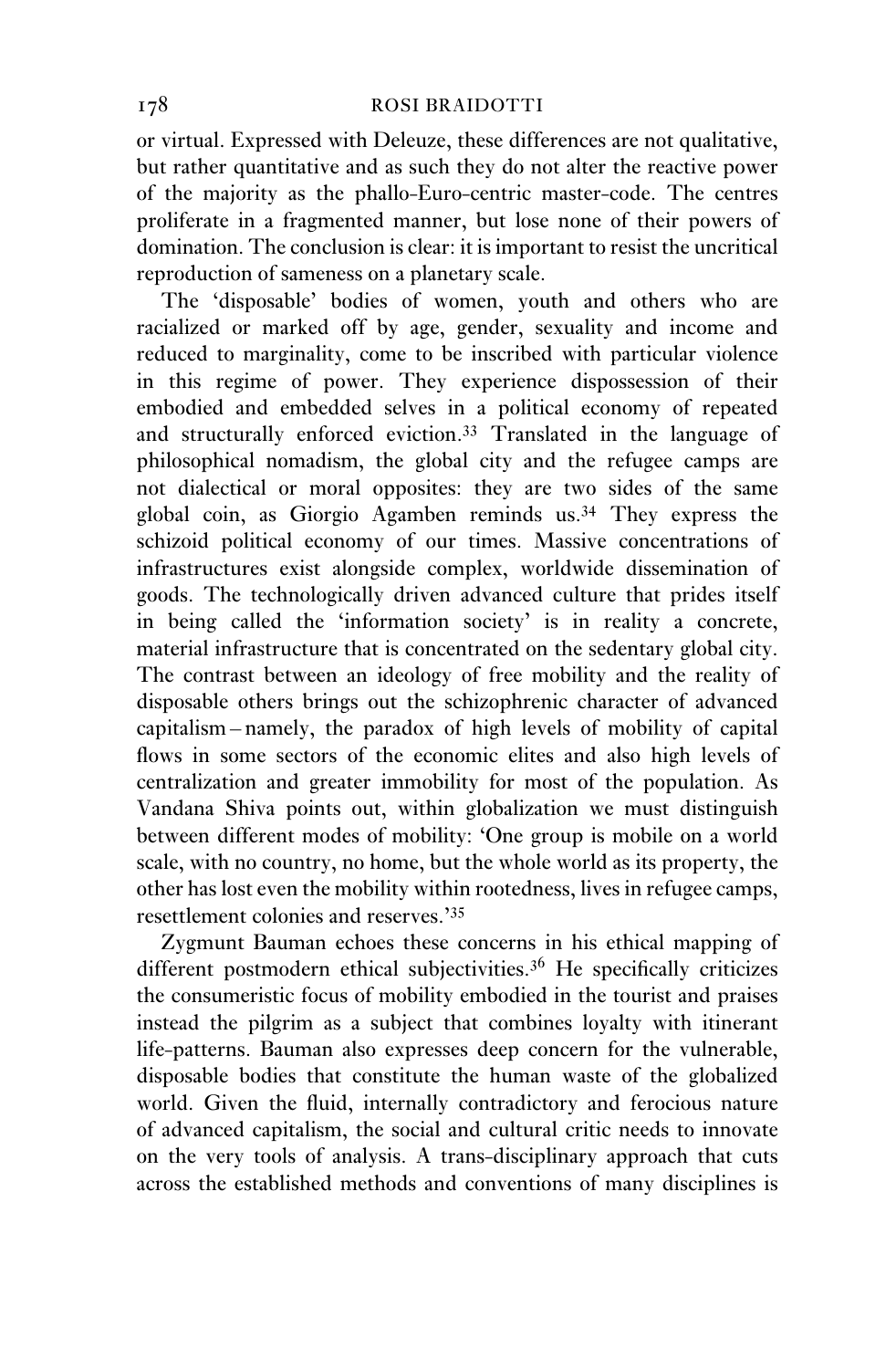best suited to the task of providing an adequate cartography of the shifting lines of segmentation and racialization of the globalized labour market. This process cannot be kept separate from the genderization and sexualization of the same market. The point of nomadic subjectivity is to identify lines of flight, that is to say a creative alternative space of becoming that would fall not between the mobile/immobile, the resident/the foreigner distinction, but within all these categories. The point is neither to dismiss nor to glorify the status of marginal, alien others, but to find a more accurate, complex location for a transformation of the very terms of their specification and of our political interaction.

# THE CRITIQUE OF THE CENTRE FROM THE CENTRE

Both politically and epistemically, nomadic subjectivity provokes and sustains a critique of dominant visions of the subject, identity and knowledge, from within one of the many 'centres' that structure the contemporary globalized world. In this respect my nomadic subject project constitutes an act of resistance against methodological nationalism and a critique of Euro-centrism from within. The methodology that sustains it is derived from the feminist politics of location and figurations. The work on power, difference and the politics of location offered by postcolonial and anti-racist feminist thinkers like Gayatri Spivak, Stuart Hall, Paul Gilroy, Avtar Brah, Helma Lutz, Philomena Essed, Gloria Wekker, Nira Yuval-Davis and many others who are familiar with the European situation is especially important for my nomadic project.

A figuration is a living map, a transformative account of the self; it's no metaphor. Figurations are not figurative ways of thinking, but rather materialistic mappings of situated, i.e. embedded and embodied, social positions. Being nomadic is not a glamorous state of jet setting, integral to and complicitous with advanced capitalism.<sup>37</sup> It points to the decline of unitary subjects and the destabilization of the space-time continuum of the traditional vision of the subject. Being homeless; a migrant; an exile; a refugee; a tourist; a rape-in-war victim; an itinerant migrant; an illegal immigrant; an expatriate; a mail-order bride; a foreign caretaker of the young or the elderly of the economically developed world; a highflying professional; a global venture financial expert; a humanitarian relief worker in the UN global system; a citizen of a country that no longer exists (Yugoslavia; Czechoslovakia; the Soviet Union) – these are no metaphors. Having no passport or having too many of them is neither equivalent nor is it merely metaphorical. These are highly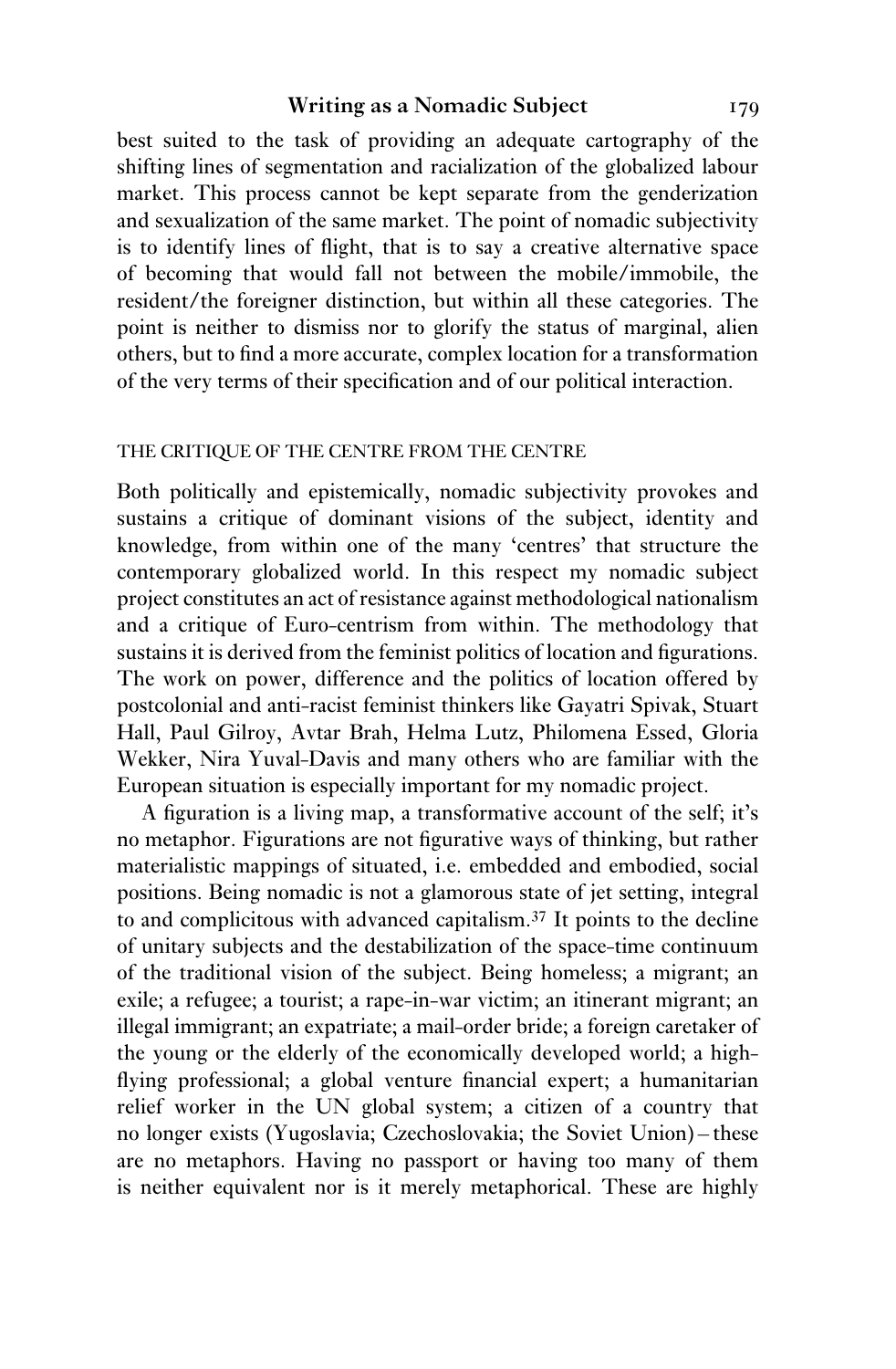specific geo–political and historical locations – it's history and belonging tattooed on your body. One may be empowered or beautified by it, or be scarred, hurt and wounded by it. Learning to tell the difference among different forms of non-unitary, multilayered or diasporic subjectivity is therefore a key ethical but also methodological issue. Figurations attempt to draw a cartography of the power–relations that define these respective and diverging positions. They don't aim to embellish or metaphorize: they just express different socio–economic and symbolic locations.

In late postmodernity Europe shares with the rest of the world the phenomenon of trans-culturality, or cultures clashing in a pluri-ethnic, poly-lingual and multi-cultural social space. World-migration, a huge movement of population from periphery to centre, has challenged the claim to the alleged cultural homogeneity of European nation-states and of the incipient European Union. Present-day Europe is struggling with multi-culturalism at a time of increasing racism and technophobia. The paradoxes, power-dissymetries and fragmentations of the present historical contest rather require that we shift the political debates from the issue of differences between cultures, to differences *within* each culture. In other words, one of the features of our present historical condition is the shifting grounds on which periphery and centre confront each other, with a new level of complexity which defies dualistic or oppositional thinking.

Black, post-colonial and feminist critics have emphasized and criticized the extent of these paradoxes as well as the rather perverse division of labour that has emerged: thinkers located at the centre of past or present empires are actively deconstructing the power of the centre – thus contributing to the discursive proliferation and consumption of former 'negative' others. Those same others, however, – especially in post-colonial, but also in post-fascist and postcommunist societies – are rather more keen to reassert their identity, than to deconstruct it. The irony of this situation is not lost on any of the interlocutors: think, for instance, of the feminist philosophers saying: 'how can we undo a subjectivity we have not even historically been entitled to yet?'<sup>38</sup> Or the black and post-colonial subjects who argue that it is now their historical turn to be self-assertive. And if the white, masculine, ethnocentric subject wants to 'deconstruct' himself and enter a terminal crisis, then – so be it! The point remains that 'difference' emerges as a central – albeit contested and paradoxical – notion and practice. Which means that a confrontation with different locations is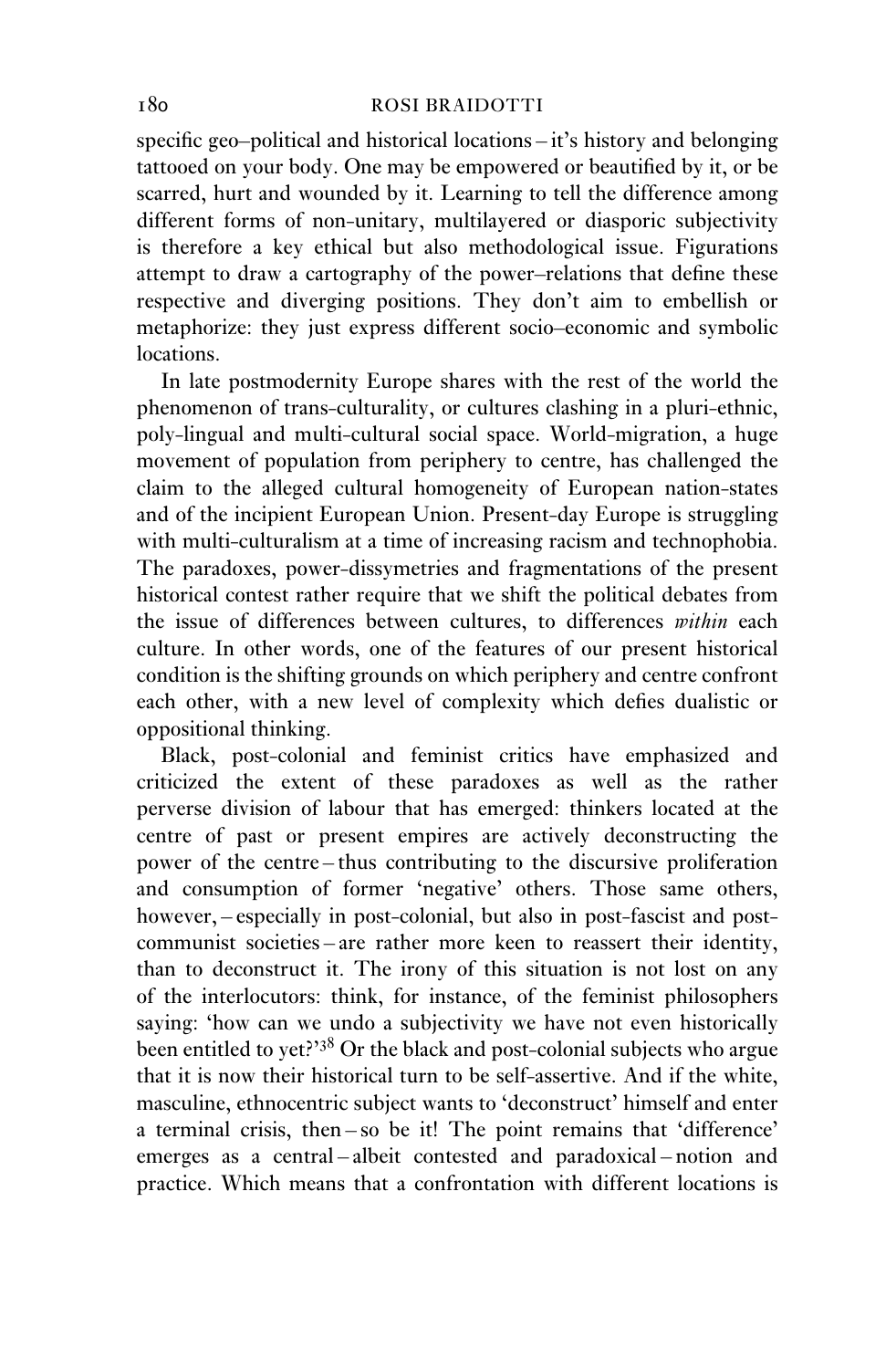historically inevitable, as we are historically condemned to our history. Accounting for them through adequate cartographies consequently remains a crucial priority.

My nomadic subject pursues the same critique of power as black and postcolonial theories, not in spite, but because of the fact that it is located somewhere else. Philosophical nomadism addresses in both a critical and creative manner the role of the former 'centre' in redefining power relations. Margins and centre shift and destabilize each other in parallel, albeit dissymmetrical, movements. I want to resist the identification of the centre as inertia and self-perpetuation and to the aporetic repetition of Sameness. The challenge is to destabilize dogmatic, hegemonic, exclusionary power structures at the very heart of the identity structures of the dominant subject through nomadic interventions. If we are to move beyond the sociology of travel and the breast-beating of critical thinkers squashed by white guilt, we need to enact a vision of the subject that encompasses changes at the in-depth structures.

The point is not just mere deconstruction, but the relocation of identities on new grounds that account for multiple belongings, ie: a non-unitary vision of a subject. This subject actively yearns for and constructs itself in complex and internally contradictory webs of social relations. To account for these we need to look at the internal forms of thought that privilege processes rather than essences and transformations, rather than counter-claims to identity. The sociological intersectional variables (gender, class, race and ethnicity, age, health) need to be supplemented by a theory of the subject that calls into question the inner fibres of the self. These include the desire, the ability and the courage to sustain multiple belongings in a context, which celebrates and rewards Sameness, cultural essentialism and one-way thinking. *Nomadic Subjects* is my contribution as a European nomadic subject moving across the variegated landscape of whiteness, to a debate which black, antiracists, post-colonial and other critical thinkers have put on the map. There is something about a claustrophobic self-referential Euro-centred philosophical thought that is not living up to the challenges of diversity multiculturalism and the kind of mediated societies which we have already become. We need more planetary dimensions.

# **CONCLUSION**

The nomadic subject is a myth, or a political fiction, that allows me to think through and move across established categories and levels of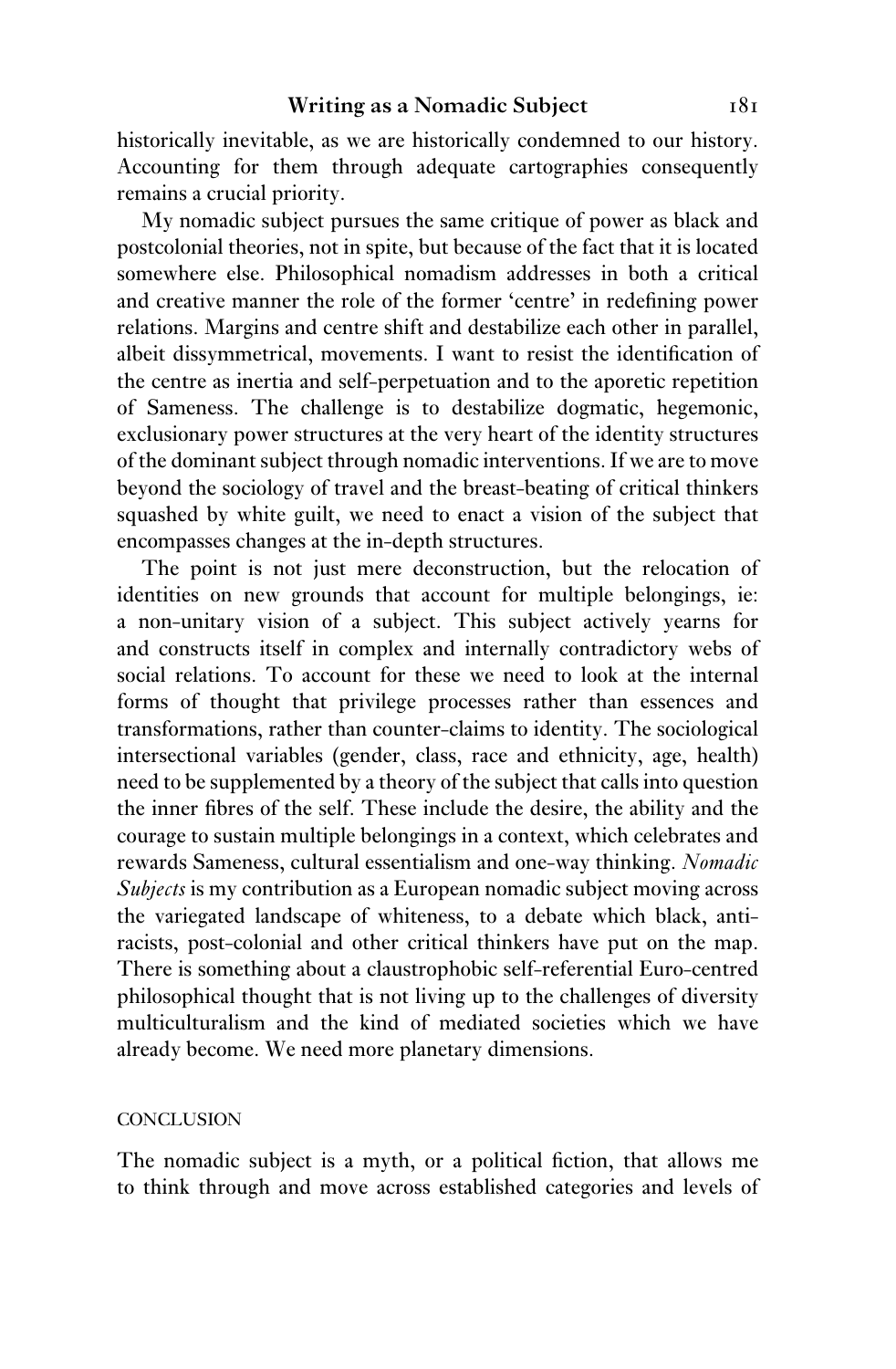experience. Implicit in my choice of this figuration is the belief in the potency and relevance of the imagination, of myth-making, as an element fuelling our creativity. Political fictions may be more effective, here and now, than theoretical systems. The nomadism in question here refers to the kind of critical consciousness that resists settling into socially coded modes of thought and behaviour. Not all nomads are world travellers; some of the greatest trips can take place without physically moving from one's habitat. It is the subversion of set conventions and the consciousness-raising that defines the nomadic state, not the literal act of travelling.

Attention to embodiment and the politics of locations produces a visionary epistemology.<sup>39</sup> The need for more creativity or new figurations rests on the awareness that there is a noticeable gap between how we live – in emancipated or post-feminist, multi-ethnic globalized societies, with advanced technologies and high-speed telecommunication, allegedly free borders and increased border controls and security measures – and how we represent to ourselves this lived existence in theoretical terms and discourses. The systems of theoretical representation we have inherited from critical theory in the past are simply inadequate to the task. This imaginative deficit can be read as the 'jet-lag' problem of being behind one's time, or inhabiting simultaneously different time-zones, in the schizophrenic mode that is characteristic of the historical era of postmodernity. Filling in this gap with adequate figurations is therefore one of the greatest challenges of the present, one which enlists the resources of the imagination as much as conceptual tools.

Nomadic becoming is neither a reproduction nor just an imitation, but rather emphatic proximity, intensive inter-connectedness. Nomadic shifts enact a creative sort of becoming; they are a performative gesture that allows for otherwise unlikely encounters and unsuspected sources of interaction, experience and knowledge. They urge us to reflect upon the affects and ethics of our own writing practices and the potency of our own figures of speech, so as to fully assess their potential for empowerment. Critique and creativity are informed by this joyful nomadic force and can be seen as the self-styling of different modes of resistance. I see nomadic subjectivity as both an analytic tool and a creative project aimed at a qualitative shift of consciousness that is attuned to the spirit of our age. So as to be worthy of our times, while resisting them, we need to go on becoming.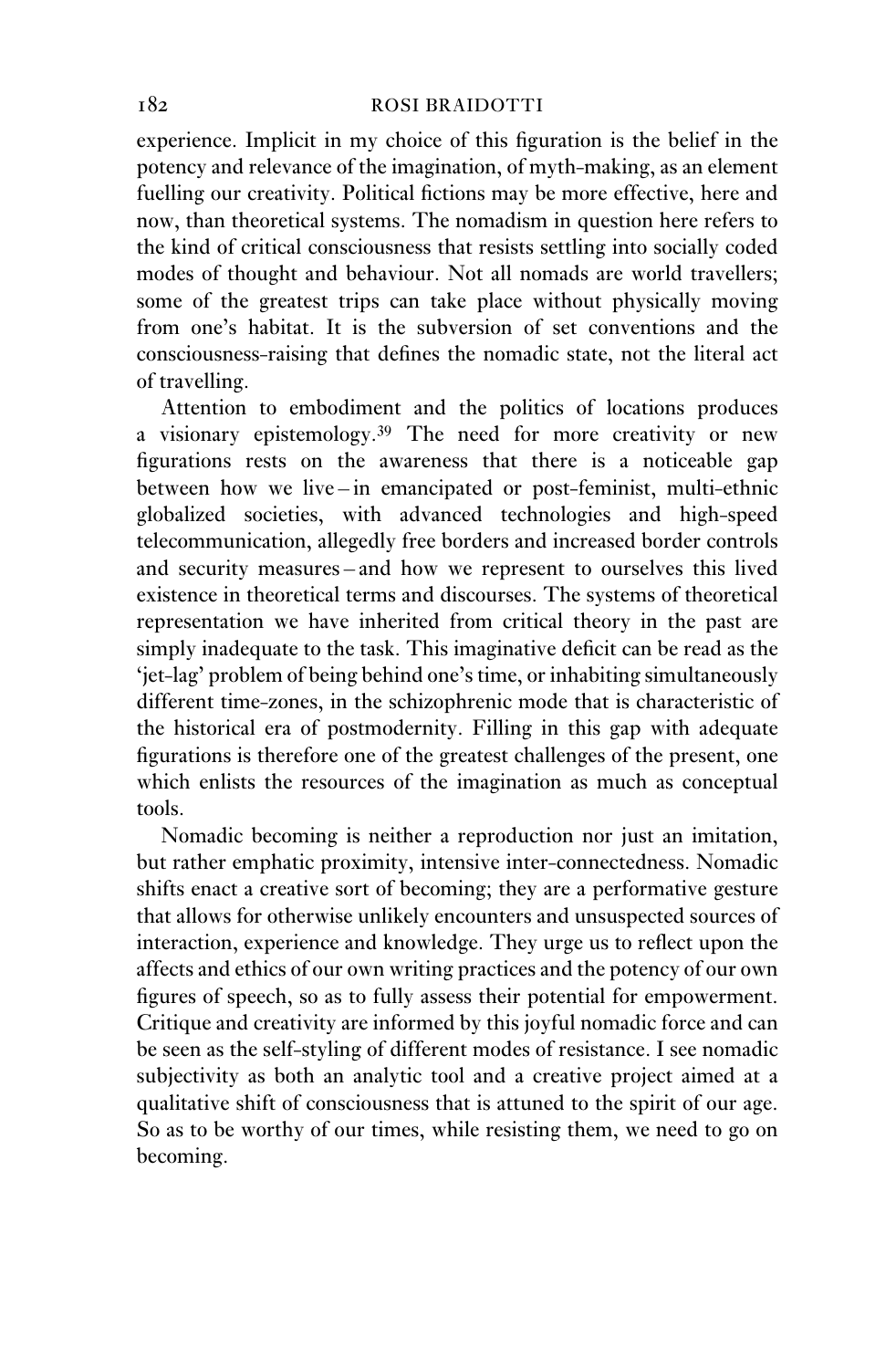# **NOTES**

- 1 Virginia Woolf, *The Waves* (London: Grafton Books, 1977), p. 80.
- 2 See Rosi Braidotti, *Transpositions: On Nomadic Ethics* (Cambridge: Polity Press, 2006).
- 3 Gilles Deleuze and Félix Guattari, *Qu'est-ce que la Philosophie?* (Paris: Minuit, 1991). English translation: *What is Philosophy?*, translated by Graham Burchell and Hugh Tomlinson (New York: Columbia University Press, 1994).
- 4 Neologism of my invention to describe people, mostly women for whom writing is a life-giving mediating factor.
- 5 See Rosi Braidotti, *Nomadic Subjects: Embodiment and Sexual Difference in Contemporary Feminist Theory*, second edition (New York: Columbia University Press, 2011).
- 6 Julia Kristeva, *Strangers to Ourselves* (New York: Columbia University Press, 1991).
- 7 Michel Foucault, *Les Mots et les Choses* (Paris: Gallimard, 1966). English translation: *The Order of Things: An Archaeology of the Human Sciences* (New York: Pantheon Books, 1970).
- 8 Rosi Braidotti, *Metamorphoses. Towards a Materialist Theory of Becoming* (Cambridge: Polity Press, 2002).
- 9 In nomadic thought: a singularity bounded by its own powers to endure intensities and relations to others.
- 10 Rosi Braidotti, *Patterns of Dissonance* (Cambridge: Polity Press, 1991).
- 11 Edouard Glissant, *Poetics of Relation* (Ann Arbor: University of Michigan Press, 1997).
- 12 This is the title I gave to my memorial article for Françoise Collin, see Rosi Braidotti, 'Thinking with an Accent: Françoise Collin, *Les cahiers du Grif*, and French Feminism', *Signs*, 39. 3 (2014), 597–626.
- 13 Rosi Braidotti, *Madri, Mostri e Macchine* (Rome: Manifesto Libri, 1996); Rosi Braidotti, *La philosophie, là où on ne l'attend pas* (Paris: Larousse, 2009); Rosi Braidotti, *Baby Boomers: Vite parallele dagli anni Cinquanta ai cinquant'anni* (Florence: Giunti, 2003).
- 14 George Eliot, *Middlemarch* (London: Penguin Books, 1973), p. 226.
- 15 *Ibid*.
- 16 Gilles Deleuze, *The Fold: Leibniz and the Baroque* (Minneapolis: University of Minnesota Press, 1992); Deleuze and Guattari, *What is Philosophy?*
- 17 The group around Althusser started the debate in the mid-1960s; Deleuze's pathbreaking study of Spinoza dates from 1968 (English in 1990); Macherey's Hegel-Spinoza analysis came out in 1979 (English in 2011); Negri's work on the imagination in Spinoza in 1981 (English in 1991).
- 18 Rosi Braidotti, *Patterns of Dissonance*; Pheng Cheah, 'Nondialectical Materialism', *[Diacritics](https://www.euppublishing.com/action/showLinks?doi=10.3366%2Fccs.2014.0122&isi=000270346800010&citationId=p_18)*, 38.1 (2008), 143–157.
- 19 Mariam Fraser, Sarah Kember and Celia Lury, *Inventive Life. Approaches to the New Vitalism* (London: Sage, 2006).
- 20 Gilles Deleuze and Félix Guattari, *Mille Plateaux: Capitalisme et Schizophrénie* (Paris: Minuit, 1980). English translation: *A Thousand Plateaus: Capitalism and Schizophrenia* (Minneapolis: University of Minnesota Press, 1987).